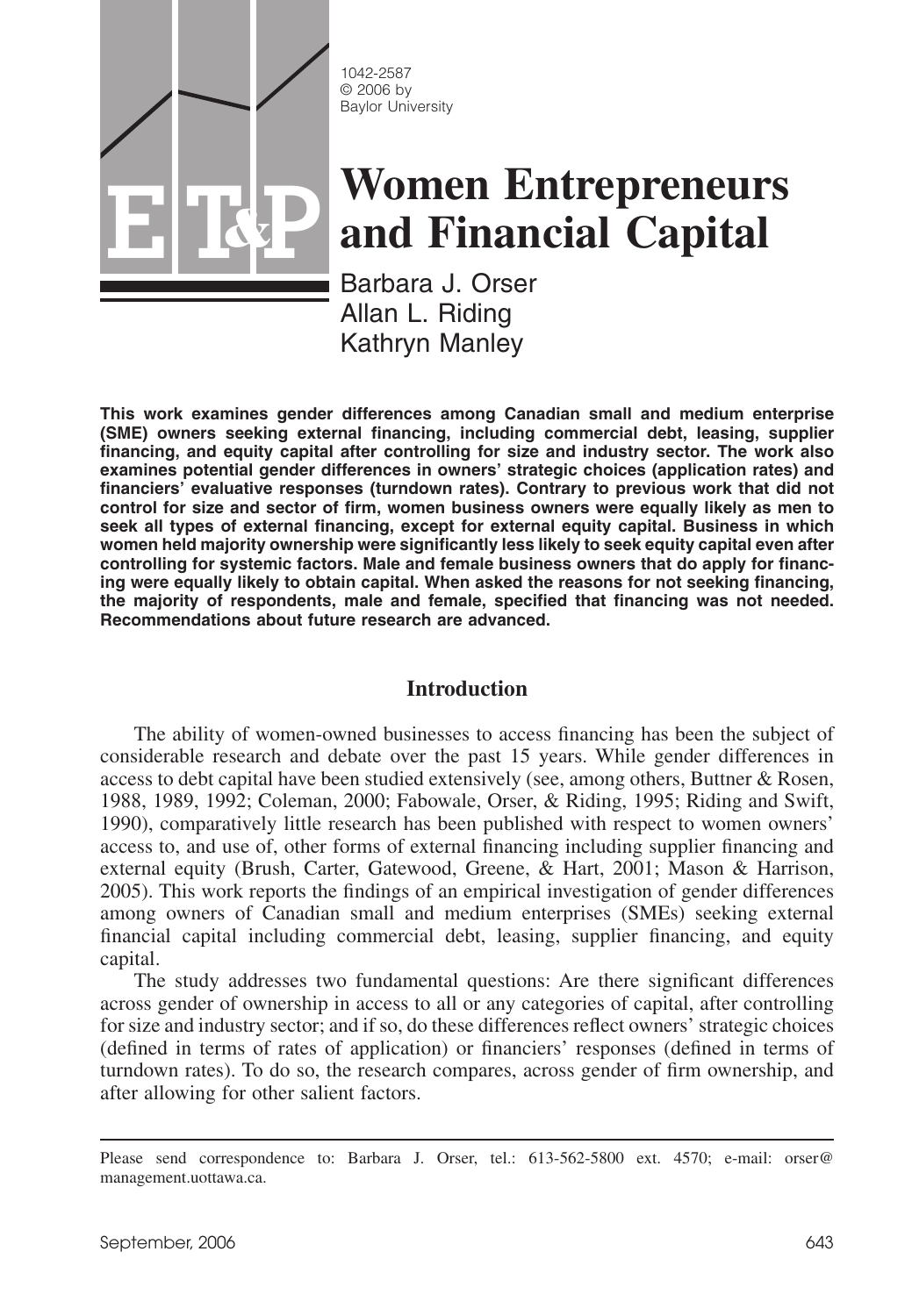- 1. the rates of application for various forms of external capital, including loans, supplier financing, leasing, and equity capital;
- 2. turndown rates of applications for various forms of capital (including external equity such as venture capital, angel capital, and ownership capital from other sources); and
- 3. reasons that owners gave for not seeking external financing.

Examination of women entrepreneurs and external capital is important for several reasons. First, this area of inquiry reflects observations that women are increasingly entering business ownership,<sup>1</sup> yet women-owned firms are on average smaller, less profitable, and less likely to grow (Industry Canada, 2005); National Women's Business Council, 2004). Access to capital is perceived to be a primary barrier to the growth for women-owned firms (Prime Minister's Task Force on Women Entrepreneurs, Report and Recommendations, 2003) and hence, wealth creation. Thus, economic development objectives may be compromised.

Second, Brush et al. (2001, p. 1) report that while women are often found on start-up teams, they are "noticeably absent from the leadership positions in venture-funded startups." Researchers in the United States and Canada have also suggested that women business owners do not obtain venture capital as frequently as firms owned by men (Brush, Carter, Greene, Hart, & Gatewood, 2002; Carter, Brush, Greene, & Gatewood, 2003; Greene, Brush, Hart, & Saparito, 2001; Prime Minister's Task Force on Women Entrepreneurs, Report and Recommendations, 2003). The presence of venture capital is also associated with entrepreneurial capacity, sustainability, commercialization of innovation, and wealth creation. Bygrave, Hay, Ng, and Reynolds (2002, p. 105) state the importance of venture capital: "Entrepreneurs are the engines that drive new companies, and financing is the fuel that drives them. Hence, financial support, especially equity finance for starting a company, is an important entrepreneurial framework condition." Given that the birth and growth of new firms are the "engines" of national and regional economic welfare, if women cannot, or do not, employ risk capital to facilitate growth and survival, goals of prosperity and the ability of women to attain economic self-sufficiency may be compromised. To the extent that women-owned firms are systematically disadvantaged with respect to access to capital, the potential of such firms—and their owners—may not be realized. Debt and equity suppliers may also be disadvantaged with respect to business development opportunities.

Furthermore, most studies are subject to several criticisms. Fischer, Reuber, and Dyke (1993) articulated specific criteria that are necessary if cross-gender comparisons are to be investigated empirically. They state (1993, p. 155):

Latent hypotheses that women are relatively disadvantaged cannot . . . be tested empirically when men are not included as respondents. Thus, such studies can only help to develop hypotheses relevant to liberal feminism by suggesting the obstacles that may exist.

<sup>1.</sup> In the United States, the number of majority women-owned businesses grew at two and a half times the national average (The National Women's Business Council, 2004). Women ownership of SMEs has increased by 103% between 1987 and 1999, and now represents about 40% of all firms (in Amatucci & Sohl, 2004, p. 181). In Canada, 47% of all SMEs in 2001 had at least one female owner. In 2003, women held majority ownership in 18% of SMEs, an increase of 3% from the previous year. Furthermore, women comprised 34% of self-employed individuals in Canada, a proportion that has been rising over the last two decades (Industry Canada, 2005).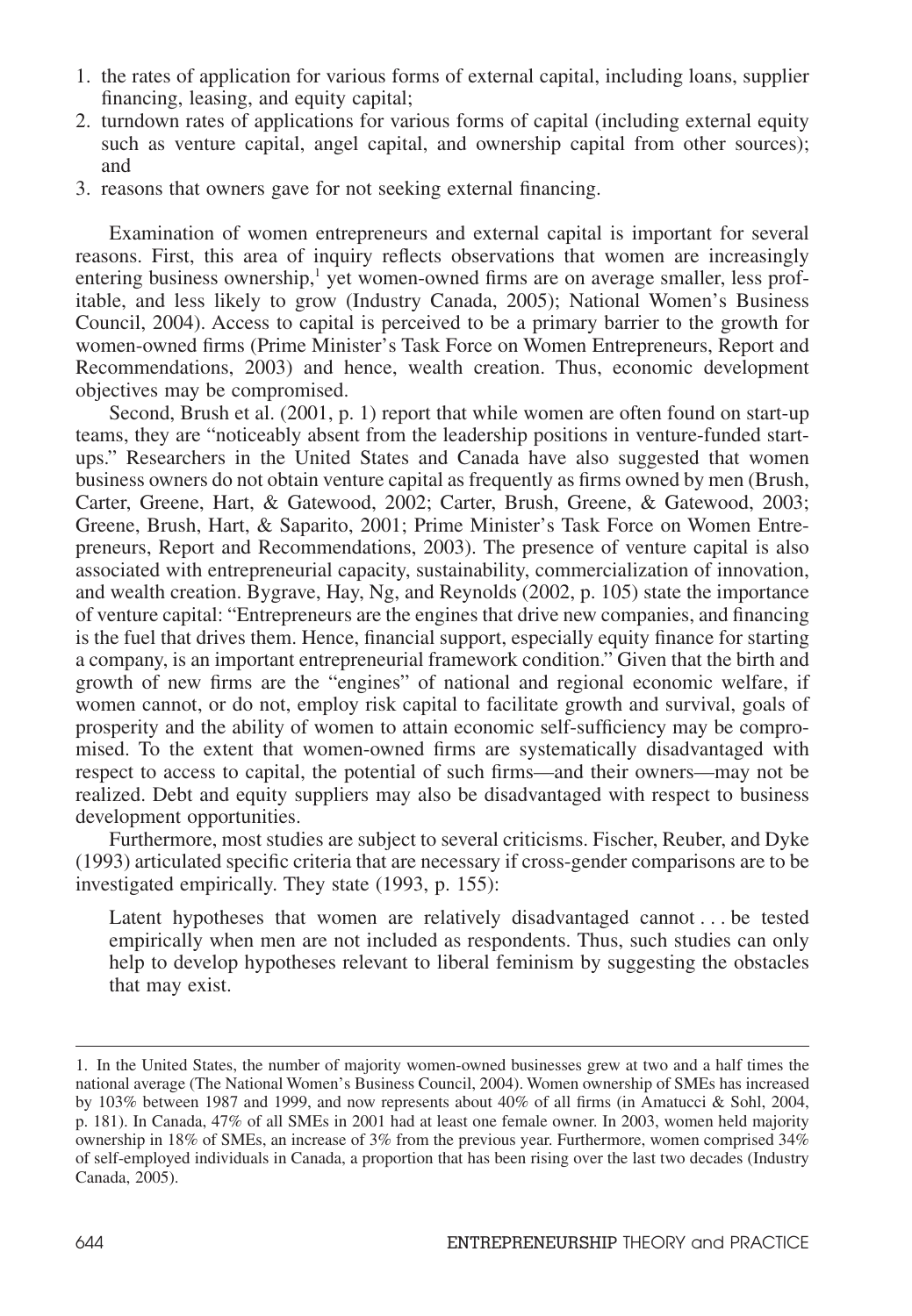They further point out that to make valid cross-gender comparisons, empirical studies must not only include subsamples of both genders but should also control for systemic differences in the attributes of firms (i.e., would similar male- and women-owned firms be equally likely to get financing?). To date, none of the studies of gender and access to venture capital have met these standards.

An additional problem is that none of the previous studies that have focused on the link between gender and external equity capital have taken account of the relative frequencies with which men and women have applied for venture financing.<sup>2</sup> It can be argued that women-owned firms are less likely than men-owned firms to apply for equity capital. The foundation for this assertion is that women-owned firms tend to be in the retail and services sectors, tend to be smaller, and often less oriented to growth (Carter, 2002; Cliffe, 1998; Orser & Hogarth-Scott, 2003). Such firms are less likely to need venture financing. It therefore seems reasonable to expect that application rates may differ systematically across gender of business ownership. To the extent that women apply for equity capital relatively less frequently, it stands to reason that they would receive equity capital less frequently.

Finally, most existing studies of gender issues in SME financing have examined debt capital, while a few recent studies have considered equity financing. It does not appear that any previous works have simultaneously examined sources of external capital or alternative sources of capital such as leasing or supplier financing. This work argues that it is important to examine the extent to which gender differences are found across forms of external capital and in terms of both the application and acceptance rates. Moreover, most studies have been confined to the analysis of data from the U.S. market. Research is therefore required to broaden the evidence, both with respect to types of financing and if the experiences of women business owners in other countries mirror results from the United States.

This article presents the findings of an empirical analysis of the financing experiences using a carefully designed sample of more than 2,800 Canadian business owners. This large sample permits analysis of the rates of both application for, and approval of, various forms of financial capital and allows these rates to be broken down across gender of ownership. To report on the findings, the article continues with a summary of previous research, a reflection on various theories of gender and business ownership, and articulation of the study hypotheses. The empirical findings are then detailed. The article closes with a discussion of implications for future research and for public policy and practitioners.

The financing of women-owned businesses should be of considerable interest to business owners, policy makers, academics, and practitioners. To the extent that growth and viability of women-owned firms is limited by a relative lack of access to capital, policy makers must address such issues. For academics, gaining further knowledge about those factors that underpin financing decisions would be of benefit in terms of understanding how financial markets operate and the nature of market imperfections. For practitioners, if research conveys a false impression that suppliers of capital are biased or discriminate against women business owners, then the potential of women-led businesses might be unnecessarily constrained if, needlessly fearing bias, owners are unwilling to seek capital.

<sup>2.</sup> Only Carter et al. (2003) directly considered approval rates, but did so only for women-owned firms and did not provide comparisons with male-owned businesses.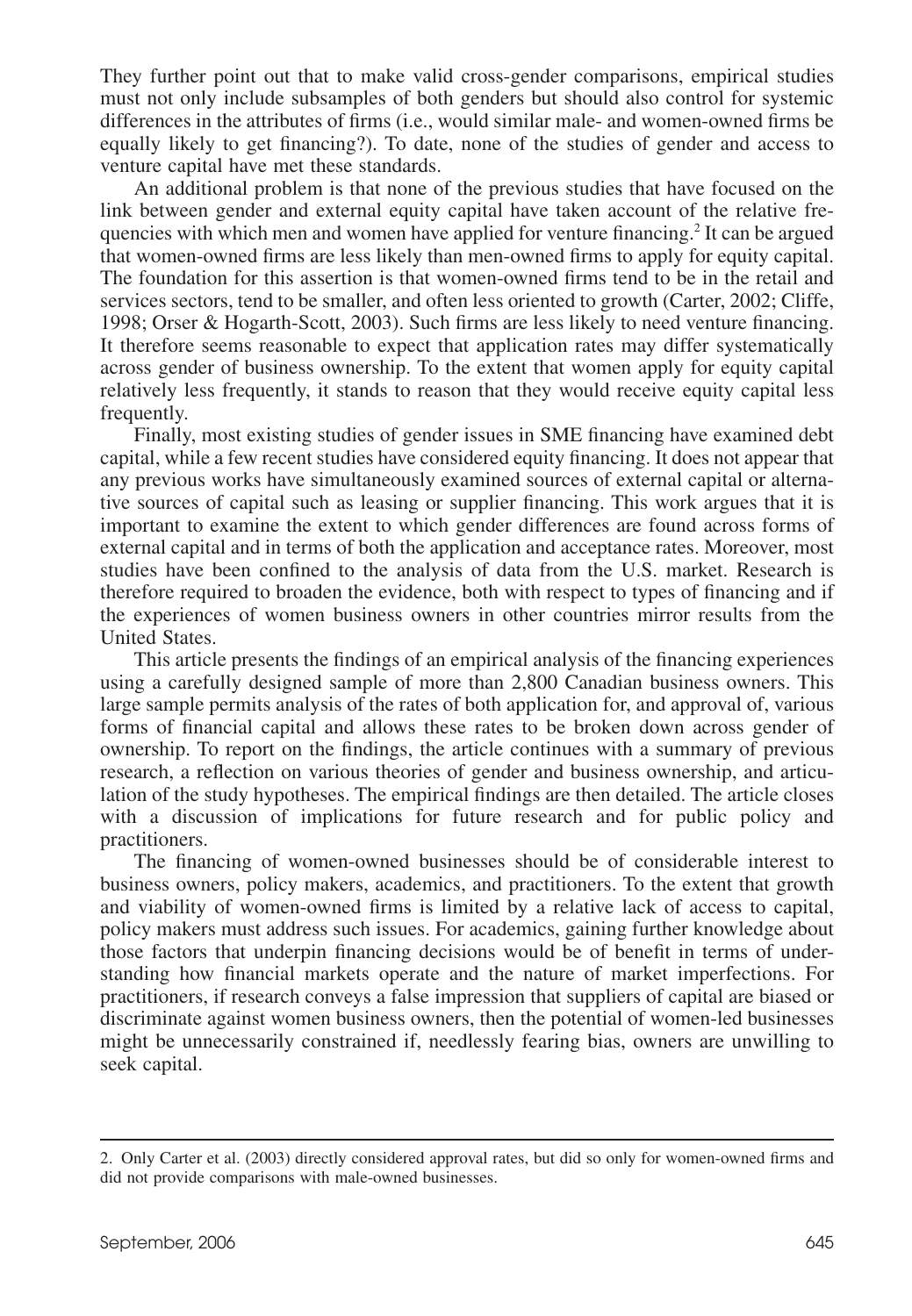#### **Previous Research: Gender and the Capitalization of SMEs**

#### **Research on Debt Capital**

Research on debt capital, like the research on equity capital, was originally premised on the belief that women-owned businesses received less favorable debt financing treatment than male-owned firms. Currently, the evidence is convincing to the effect that there is no discrimination in terms of approval/turndown rates as to debt financing.<sup>3</sup> This result arises from findings that differences in turndown rates can be accounted for by systemic differences between the characteristics of male and female-owned businesses. Yet, and in spite of the weight of evidence, the debate persists about the relationship of gender to debt financing. In a review of early gender and entrepreneurship studies, Fischer, Reuber, and Dyke (1993, p. 155) state

(Women) receive unequal treatment when they deal with lenders and other resource providers (Belcourt et al., 1991; Goeffee & Scase, 1983; Hisrich & Brush, 1984; Humphreys & McClung, 1981; Stevenson, 1986). They were less likely to have a relevant education (Belcourt et al., 1991; Hisrich & Brush, 1984; Watkins & Watkins, 1983). [And] they were less likely to have relevant management, industry, and entrepreneurial experience (Belcourt et al., 1991; Hisrich & Brush, 1984; Watkins & Watkins, 1983).

Twelve years later, a Canadian study (Prime Minister's Task Force on Women Entrepreneurs, Report and Recommendations, 2003, p. 55) again cites similar perceptions about women business owners' access to debt capital, mentioning, ". . . lack of experience in dealing with lending institutions, inability to build a credit rating, lack of financial literacy, absence of networks, inherent gender bias and rigid lending policies [and that] [s]ome women entrepreneurs also reported that they feel intimidated by lending institutions."

Moreover, Buttner and Rosen (1992) found that fewer women, relative to men, applied for debt capital, but they could not explain this finding. Cavalluzzo, Cavalluzzo, John, and Wolken (2002) and Fielden, Davidson, Dawe, and Makin (2003) confirmed this result and reported that women owners were less likely to have applied for credit because of a belief that they would not be able to attain it. Borrowing a term from Kon and Storey (2003), some of these women may be "discouraged borrowers"—good borrowers who do not apply for a bank loan because they feel they will be rejected. If women are less likely to apply for debt, it may also be true that they are less likely to seek equity financing. This prompts the question of whether the phenomenon of discouraged borrowers might be present in the equity capital markets.

#### **Research about External Equity Capital**

The question of whether women owners are relatively disadvantaged with respect to access to equity capital has been considered in several contexts (Amatucci & Sohl, 2004; Brush et al., 2002; Carter et al., 2003; Chaganti, DeCarolis, & Deeds, 1995; Greene et al., 2001; Verheul & Thurik, 2001, among others). The studies generally agree that the share

<sup>3.</sup> See, among others, Riding and Swift (1990), Fabowale et al. (1995), Cavalluzzo and Cavalluzzo (1998, interest rates do not differ), Carter and Rosa (1998), Haines, Orser, and Riding (1999), Haynes and Haynes (1999), Coleman (2000, 2002), Verheul and Thurik (2001), Cavalluzzo, Cavalluzzo, and Wolken (2002), and Industry Canada (2005).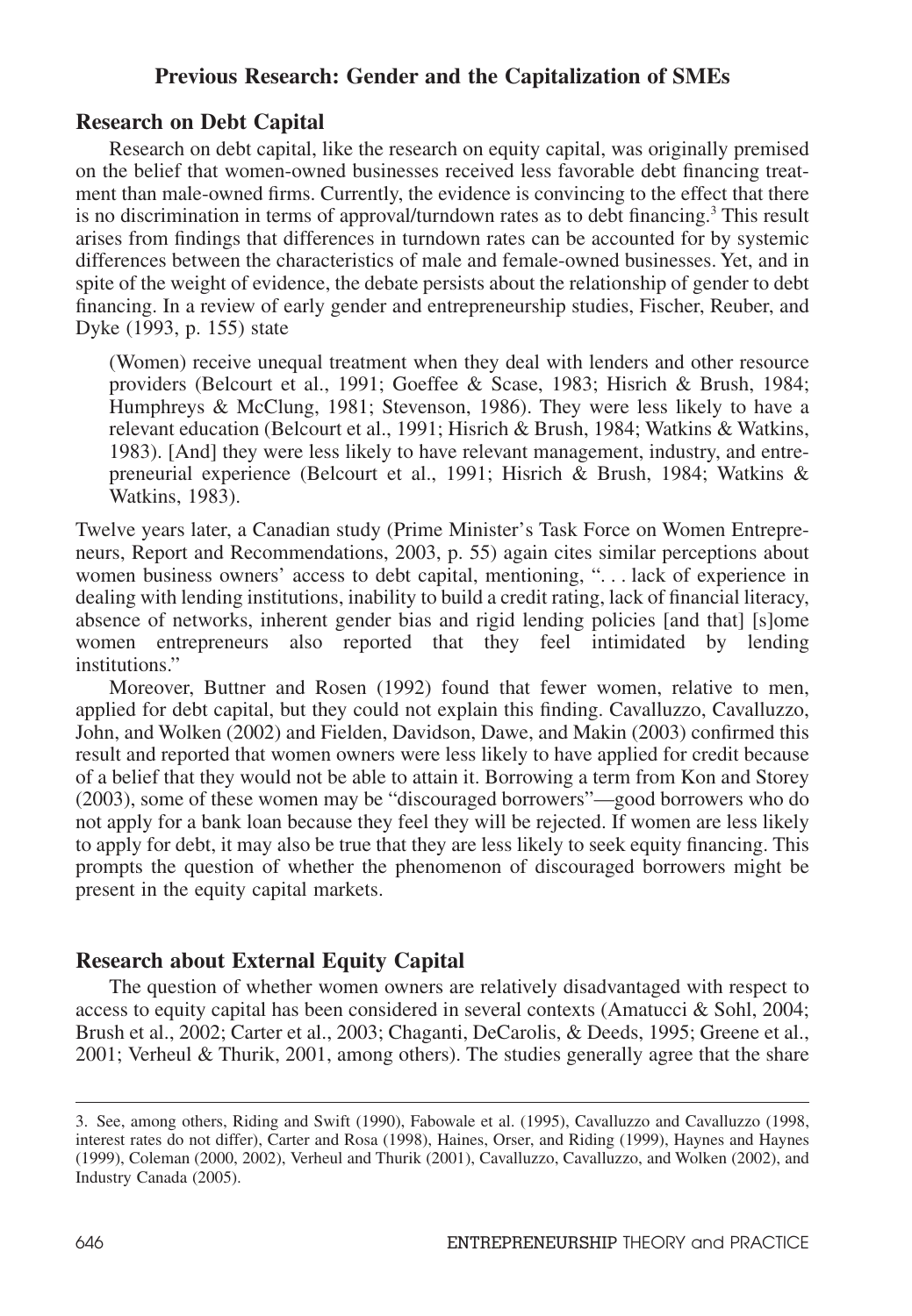of the equity invested in women-owned firms has increased over recent years, yet there remains a significant disparity between the proportion of women-owned businesses and the proportion of women-owned firms that have obtained equity capital. For example, Greene et al. (2001) report that women-led businesses received 2.4% of all equity investments and 4.1% of venture capital investments in 1998. This research team also reports that women-owned and women-led businesses account for approximately 40% of U.S. firms, yet less than 5% of the venture capital investments made in the United States over the past 40 years have been to women-led businesses (Brush et al., 2002). Similarly, Carter et al. (2003) has documented that only 17% of 235 American women business owners had secured external equity to finance their businesses. Similar findings have been reported in other countries (Industry Canada, 2005; Verheul & Thurik, 2001).

Previous research also implies that male-owned businesses may be more likely than women-owned businesses to seek external equity than internal equity. Chaganti et al. (1995) found that while gender was not an issue when predicting the capital structure of small businesses, female owners showed a preference for internal versus external equity when compared with male owners. Other studies have confirmed that women are more likely than men to use internal sources of financing (such as personal savings or love money) rather than external sources of financing (Bennet & Dann, 2000; Haynes & Haynes, 1999). Although these findings do not specifically address application rates for the different types of equity capital, they are suggestive that women may be less likely to seek external equity from a venture capital firm or an angel investor.

It is also conceivable that approval rates may differ across gender of ownership. Several factors may influence approval rates. From a demand perspective, Menzies, Diochon, and Gasse (2004) and others have found that women are less likely than men to own high-technology businesses and are less likely to own intellectual property. These are attributes that may make women-owned firms less legitimate or attractive to venture capital providers. Orser and Hogarth-Scott (2003) have shown that women-owned businesses are less likely to grow, and are less likely to seek growth, than their male counterparts. Greene et al. (2001) speculate that women seeking equity might be perceived as having different values, goals, or behaviors than their male counterparts. These attitudes may create the view that women-owned firms are riskier investments as the prospect of growth is a fundamental aspect of eligibility for venture capital (Bygrave & Timmons, 1992). From a demand perspective, Brush, Carter, Greene, Hart, and Gatewood (2000, p. 3) suggest that (1) structural barriers such as gender differences in social networks may result in women remaining outside the formal, predominately male venture capital network; and (2) gender differences in human capital, including managerial track record, render it more difficult for female entrepreneurs to make connections in order to make deals.

It is also plausible that women may seek equity financing from sources other than institutional venture capital funds. Equity capital can be provided by a range of suppliers that include family and friends, employees, and formal and informal venture investors. Previous studies have not examined this distinction. Amatucci and Sohl (2004) and Brush et al. (2002) have both noted that there is little research about how women entrepreneurs go about securing equity capital.

Alternatively, discrimination is possibly a factor that influences the observation of a relatively lower occurrence of equity financing in women-owned businesses. Amatucci and Sohl (2004) report on a case study involving five entrepreneurs who had been financed by angels. They noted strong statements expressed by some of their subjects concerning the difficulties that women encountered. Some of their subjects attributed these difficulties to investor assumptions or stereotyping regarding owners' management potential, despite their extensive business backgrounds.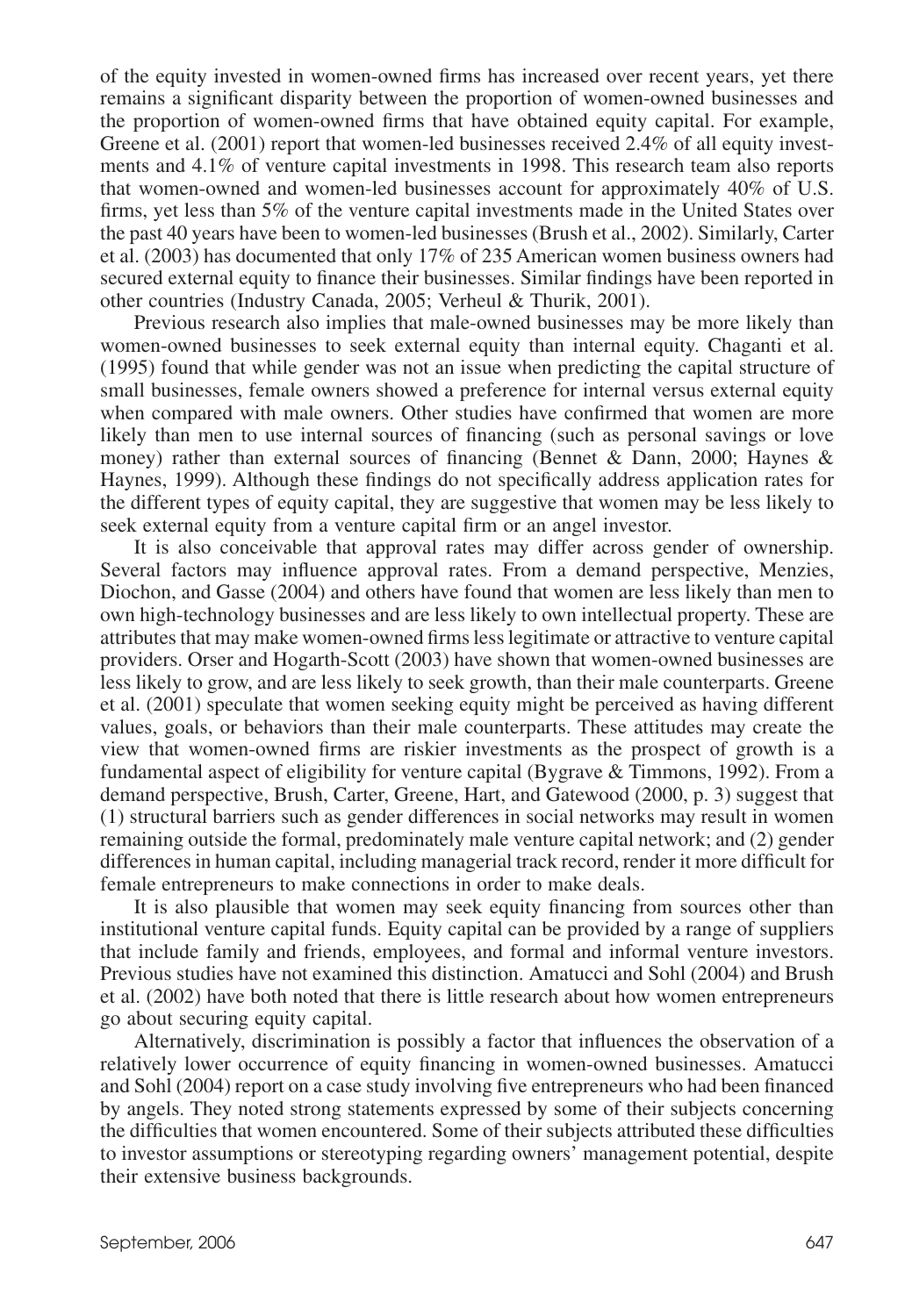In summary, evidence indicates that a lower proportion of women-owned businesses than of men-owned businesses have received external equity funding from venture capital investors; however, the reasons for this observation remain ambiguous. It is essential to identify the explanation because the nature of remediation is dictated by the cause(s) of the differences. If the problem is that fewer women apply, further research is needed regarding the perceptions that women-owned businesses have about equity financing. If, as in the debt capital literature, women are "discouraged," then other implications arise for both equity providers, suppliers of capital, and policy makers. If discrimination is found, the remediation may be recourse to legal approaches. Next, a consideration of theoretical perspectives further informs the discussion about the social constructions of gender with respect to business owners and external capital.

#### **Theoretical Considerations and Hypothesis Development**

The literature about women's entrepreneurship reveals three stylized facts regarding women-owned firms, when compared with firms owned by men. First, it is generally accepted that firms owned by women are more likely to be concentrated in the retail and services sectors. Second, women-owned firms are, on average, less likely to seek growth than counterpart firms owned by men. Finally, women-owned firms are less likely to apply for debt financing. These stylized facts have emerged from research that is almost entirely empirical, and theoretical explanations have not, generally speaking, been advanced. Accordingly, this study returns to concepts developed through feminist economic thought to present theoretical rationales behind these empirical observations. Four theories may be pertinent: role investment theory, the theory of occupation crowding, socialization theory, and discrimination theory.

#### **Role Investment Theory**

Role investment theory (see, e.g., Bielby & Bielby, 1988; England, 1984; Lobel, 1991) is premised on an understanding of family decision making such that spousal partners employ trade-offs about their respective roles within the family. According to this theory, women tend to invest in roles within the household (parenting, homemaking, etc.), while men invest their time in the paid workforce. This leads to differences in role specification and specialization. In the small business context, this would imply gender differences in the investment of commercial activities and hence, managerial experience, gender differences in social networks (and hence, business relationships), and time allocations to business development.

In the particular context of this study, the concepts of "masculine" and "feminine" roles appear to be manifested through different levels of risk tolerance across genders. Traditionally, men specialized or invested in financial roles. Financial decisions, according to role investment theory, are usually considered to fall into this category (Stan, 2005). Empirically, Beyer and Bowden (1997) have shown that lower levels of risk aversion and a greater tendency of overconfidence are present in males, but only for tasks that are considered masculine in nature. Women have specialized in social and domestic roles. These differences are linked to financial decision making and risk tolerance. Odean and Barber (2001) compared the trading practices of male and female investors, hypothesizing that men, being overconfident and less risk averse, would buy and sell stocks more frequently than women. With a data set of 78,000 persons, they found that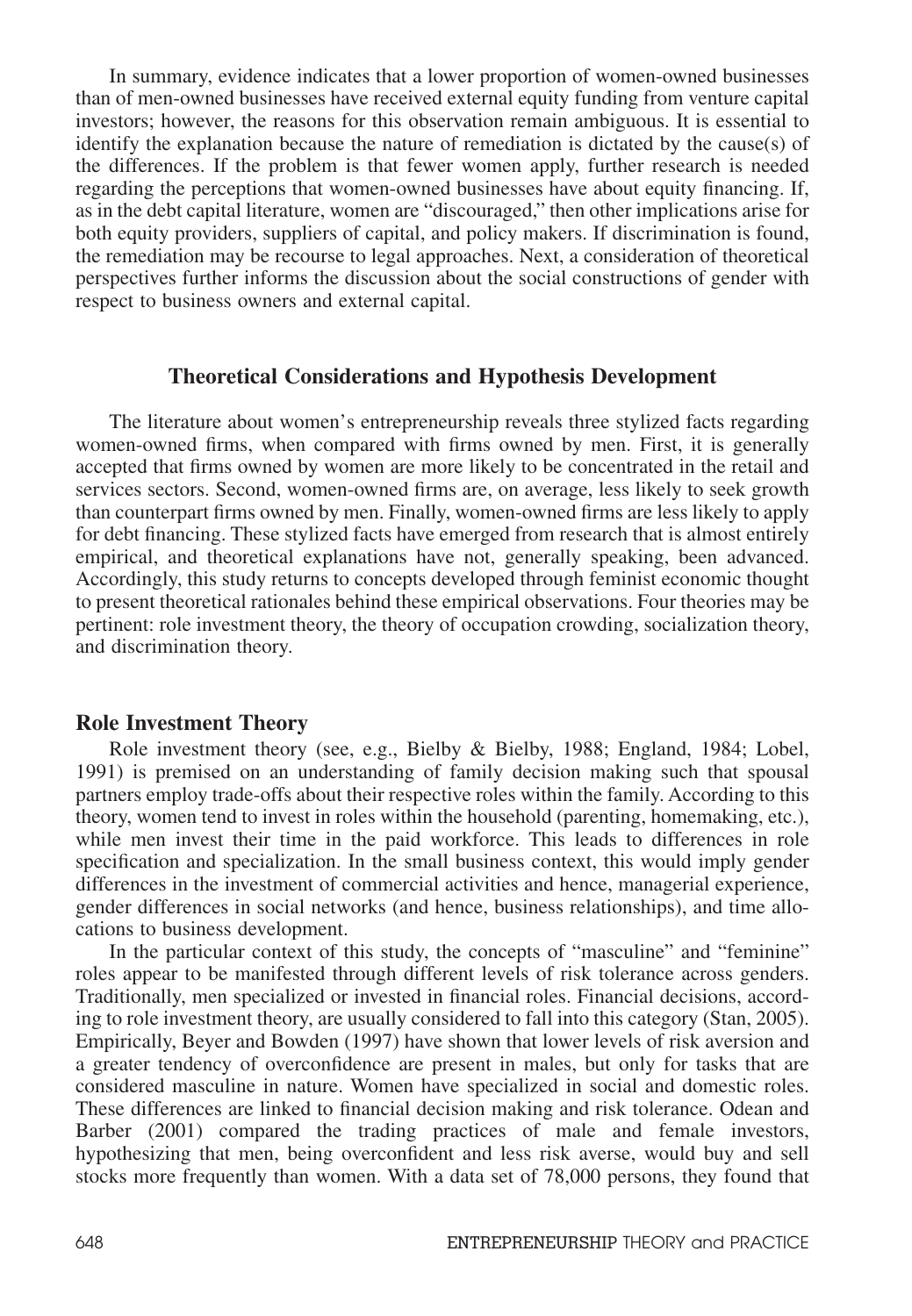portfolio turnover was approximately 50% greater for men than for women, and that the performance of the men's portfolios was worse than that of the women's investments (as described by Stan, 2005, p. 29). Barsky, Juster, Kimball, and Shapiro (1997) compared risk tolerance by gender, finding higher levels of risk tolerance for males compared with females.

Role investment theory also explains gender differences in business decision making between spouses. Orser and Hogarth-Scott (2003) provide partial empirical support for this contention. They report that women business owners are more likely than male business owners to consider the opinions of their respective spousal partners for their decision to pursue business growth. Women business owners were also less likely to seek growth of their firms. It follows that women-owned firms would, on average, be less likely to require risk capital.

This theoretical perspective implies the initial set of hypotheses to be examined here:

**Hypothesis 1a:** Women and men bring different human capital (education, years of management experience) to the firm.

**Hypothesis 1b:** Women and men bring different social capital (length of banking relationship, whether or not the business banker is the personal banker) to the firm. **Hypothesis 1c:** Women business owners are less likely than male business owners to pursue growth of their firms.

#### **Occupational Crowding**

Peitchinis (1989, p. 30) describes (Bergmann's (1986) theory of occupational crowding as follows:

. . . discriminated groups crowd into certain occupations and become cross-identified with those occupations [and this]... results in excess supply relative to demand . . . which keeps their wages depressed relative to occupations that are not so designated. The same thesis applies to the consequences of market segmentation hypotheses [which]... identify two distinct labor markets: a primary market, and a secondary market which is unorganized, crowded, highly competitive, unstable, unsubordinated. For the most part, the primary market is predominantly male the secondary market predominantly female.

Bergmann (1986, p. 128) also speaks of the impact of occupational crowding as follows:

If a group is segregated and furthermore is crowded into a relatively narrow segment of labour market turf, its members will as a result be less productive, and their labor rewards will be lower.

These theories suggest that women, relatively concentrated in the secondary market, crowd into sectors that are more competitive with the attendant lower economic returns. Hence, women are heavily concentrated in occupations and industries with lower lowerpaying jobs. Compared with men, women are also more likely to be found in contract, temporary, seasonal, and casual positions (Statistics Canada, 2005). In the small business context, compared with their male counterparts, women are more likely to operate in service-based industries and are less likely to operate firms in knowledge-based and manufacturing industries, the "key sectors driving Canada's growth and innovation" (Carrington, 2006). As such, on average, women-owned enterprises operate in relatively lower growth sectors. Such firms are less likely to grow and are less likely to generate the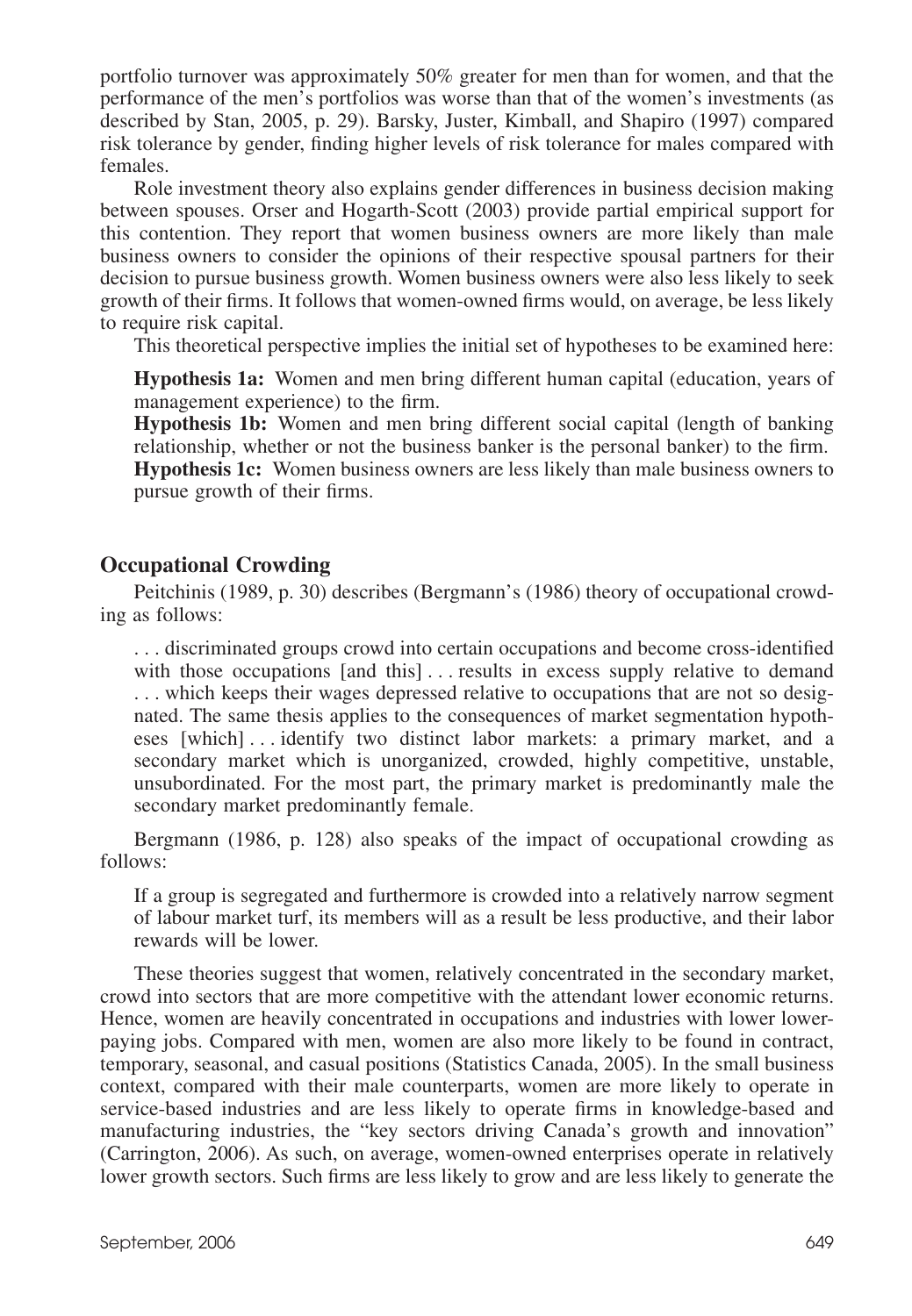returns that would be of interest to equity investors. These observations suggest the second set of hypotheses:

**Hypothesis 2a:** Women-owned firms are relatively more likely than men-owned firms to operate in the services and retail sectors.

**Hypothesis 2b:** Women-owned firms are relatively smaller than firms owned by men.

#### **Socialization Theory**

This theoretical perspective suggests that individuals maintain an "ideology" or set of ideas constructed in, and by, society. These ideologies help individuals make sense of society and position themselves within a social construct (Crowley & Himmelweit, 1992). Socialization is learned behavior, learning that occurs in childhood and throughout life. Gender differences in the socialization of men and women permeate all social institutions such as family, schools, and culture. As a result, girls and boys grow up to assume socially differentiated roles, role expectations that spill into one's business activities.

Socialization theory can be used to explain how it is that women may seem to accede in their own oppression and show thereby why equal opportunities cannot be enough to create an equal society, For if women and men are socialized differently, they cannot be expected to behave in the same way when offered the same opportunities. Women are therefore unlikely to fit exactly the roles for which men have been socialized, even if the material barriers to their doing so are removed (Crowley  $\&$ Himmelweit, 1992).

This theoretical perspective helps explain suggested gender differences in management styles noted by Brenner, Tomkiewicz, and Schein (1989), Buttner (2001), Eagly and Johnson (1990), and others. For example, women managers are typified as more emotional, sensitive, compassionate, and more likely to be collegial (Orser, 2000). Bergmann (1986) contends that economists need to be sensitive to social factors and that because of historical social pressures, women are less likely than men to bring technical expertise to their businesses. The implication of this result is further reason to believe that women may be less likely than men to seek business growth (consistent with hypothesis 1c) and may also be less likely to seek external capital. Accordingly, hypothesis 3a is advanced:

**Hypothesis 3a:** After controlling for firm-level differences (size, sector, growth orientation) and individual differences (human and social capital), women business owners are less likely to apply for all forms of external capital than men.

#### **Discrimination Hypothesis**

The discrimination hypothesis suggests that women are less welcome into certain professional activities even though they bring to the market equivalent ability and qualifications. Discrimination may reflect gender stereotypes and role encapsulation for women (Ely, 1995). In the context of business ownership, entrepreneurship and feminist scholars have historically argued that women have faced language, social, and cultural barriers, and resistance to their participation in the economy (Campbell, 1988; Goffee  $\&$ Scase, 1985; Hisrich & Brush, 1983; Lavoie, 1984; Orser, Fischer, Hooper, Reuber, & Riding, 1999). Discrimination can be manifested in a variety of ways in the SME financing context including lower approval rates or differences in terms of financing  $\&$  the degree of difficulty presented in the application process.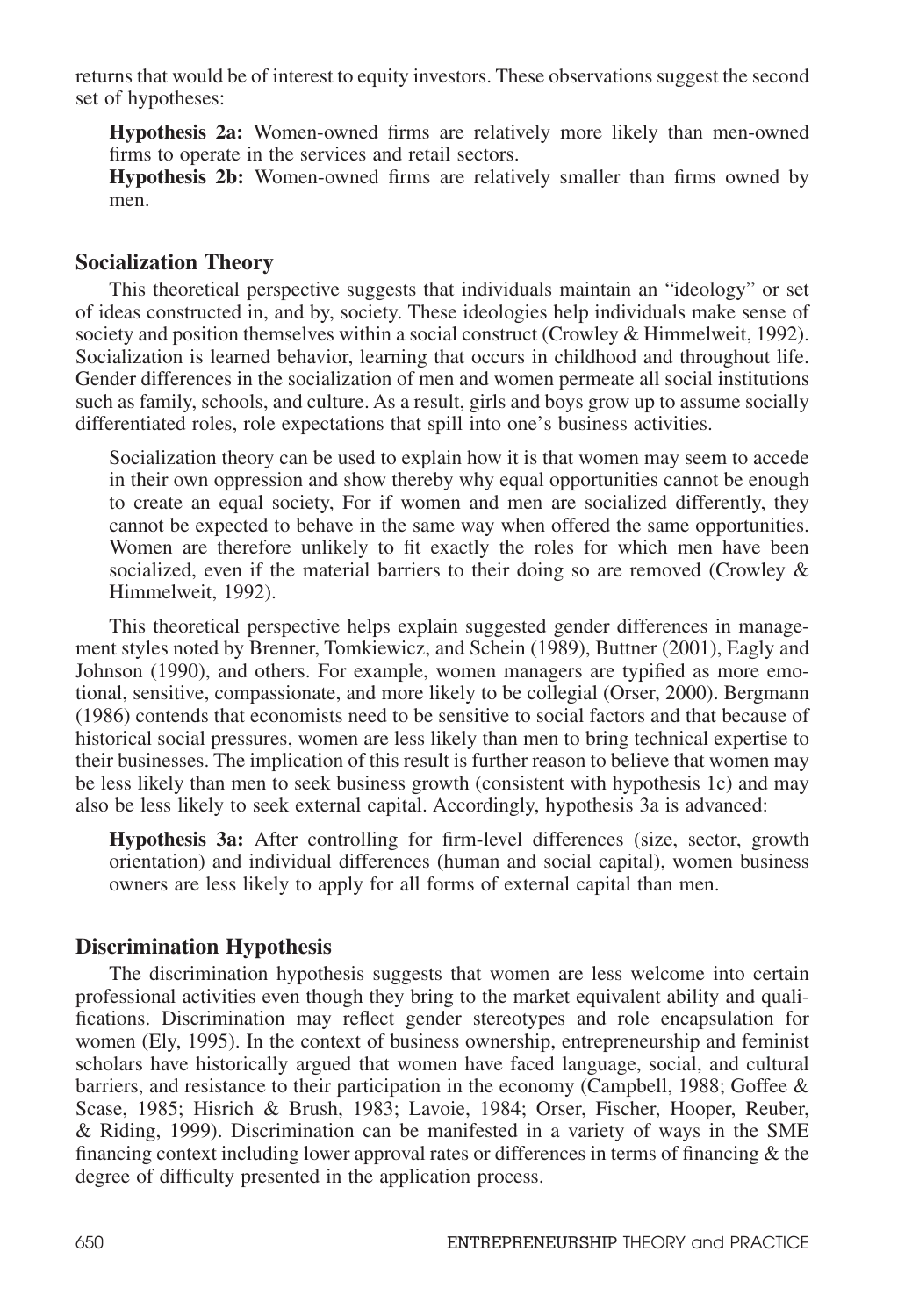The presence of discrimination has been the subject of a continuing debate in the academic literature and popular press. To the extent that the popular press suggests that discrimination with respect to financing exists, women are discouraged from applying for capital. This logic provides two alternative explanations of the findings that women receive a disproportionate low share of capital (Brush et al., 2002; Carter et al., 2003; Greene et al., 2001; Industry Canada, 2005; Verheul & Thurik, 2001). The first is that women are victims of discrimination. The second suggests that women are less likely to seek external capital, fearing turndown. This debate is confounded by attribution theory. According to Rogoff, Lee, and Suh (2004), individuals tend to blame failure (e.g., failure to obtain financing) on external causes while attributing successes to their own efforts. Therefore, it is necessary to distinguish between actual and perceived discrimination. Perceptions of discrimination, even if unfounded, may result in the equity equivalent of the "discouraged borrowers" syndrome, limiting women owners' applications for, and access to, equity capital. It is crucial therefore to go beyond the statement that women receive disproportionate amounts of external capital than men, because this unexplained assertion may fuel perceptions of discrimination, discouraged borrowers, and may compromise the growth potential of women-owned businesses. Hence, gender differences in perceived discrimination may be reflected in differences in rates of application, leading to hypothesis 3b:

**Hypothesis 3b:** The primary reason of women for not seeking external capital is a fear that they will be turned down.

Finally, Fischer, Reuber, and Dyke (1993), in their theoretical overview of research on sex, gender, and entrepreneurship, developed the criteria for arriving at a finding of discrimination. According to Fischer and her colleagues, it is necessary both to compare the outcomes of women with those of men and to control for confounding systemic factors such as sector and firm size. Therefore, a finding of discrimination may be sustained if and only if—after controlling for other potential determinants of access to capital and systemic firm- and personal-level differences—women owners are *turned down* with a higher relative frequently than men. Hence, hypothesis 3c:

**Hypothesis 3c:** After controlling for firm-level differences (size, sector, growth orientation) and individual differences (human and social capital), women business owners are less likely to obtain all forms of external capital than men.

This section has outlined four theoretical rationales that are consistent with the stylized facts about systemic differences between men- and women-owned firms, and that may explain differences in SME financing. Clearly, none of these theories advance unambiguous arguments that women are relatively disadvantaged. These theories do imply that in testing for gender differences in access to capital, it is essential to control for at least the plausible likelihood that women are generally less likely to need or seek external financing and that their firms differ systemically from those owned by men. Accordingly, the next section outlines the data and methodology employed to test these hypotheses.

#### **Data and Methodology**

To examine the role of gender of ownership on financing decisions, the research drew on data collected by Statistics Canada (in conjunction with Industry Canada and Finance Canada). Specifically, the 2002 Survey of Financing of Small- and Medium-sized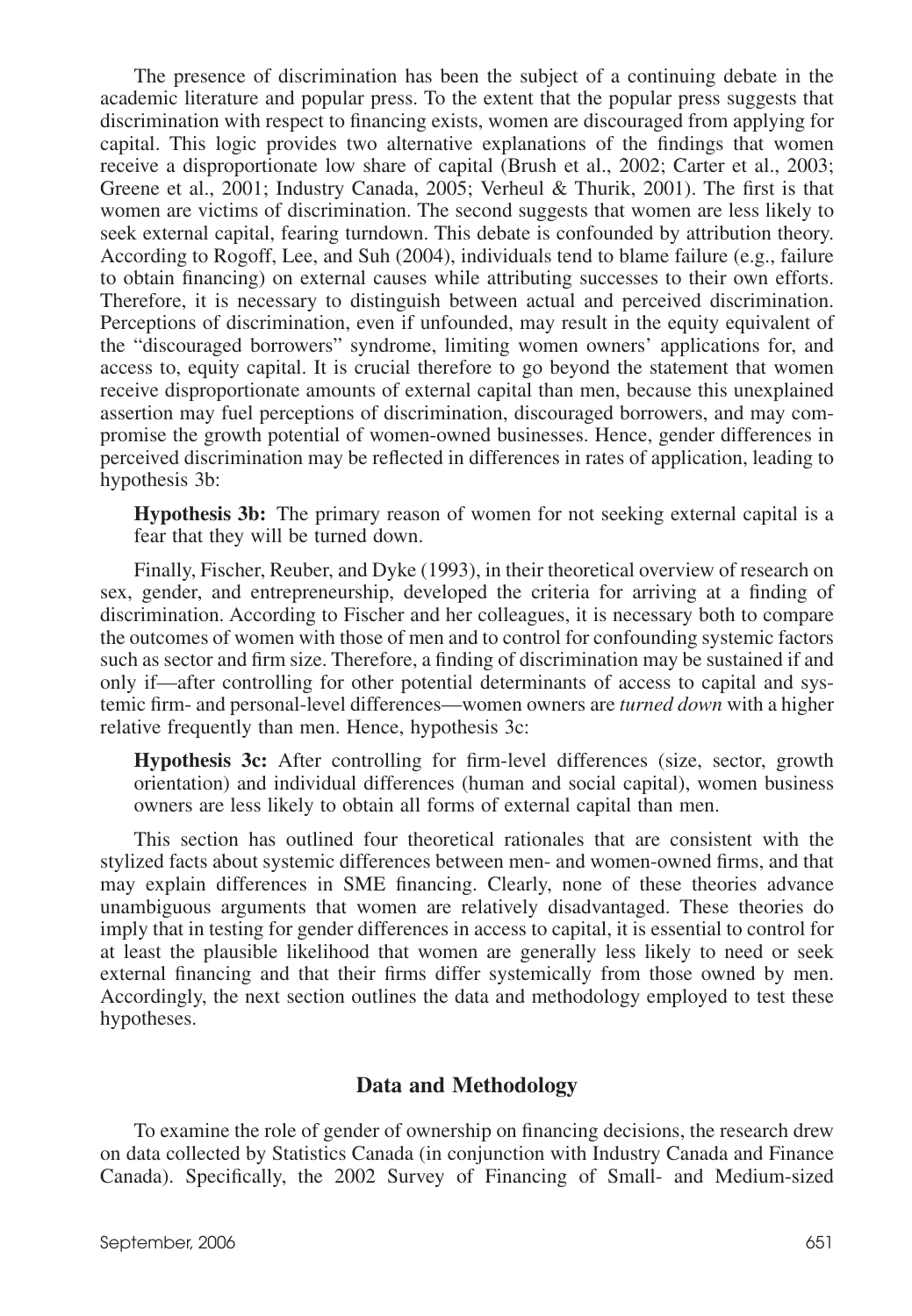Enterprises is a large-scale telephone survey administered during the fall of 2002 that collected data regarding the financing experiences of SME owners for the preceding year. It is a carefully designed stratified sample of SMEs that reported business activity during 2001 and that represents private sector commercial businesses with less than \$50 million in annual sales and fewer than 500 employees. The survey was representative of the more than 1.2 million Canadian SMEs that have these attributes and was accurate to 0.008 (0.8%) 19 times out of 20. Because it was collected by Statistics Canada, it boasts a 66% response rate, and sample data comprise a total of 3,842 cases. It is therefore relatively free of nonresponse and selection biases.<sup>4</sup>

The survey focused on gathering information about the firms' financing experiences during the 12-month period preceding the survey administration. In addition, the data comprised baseline "tombstone" data, including size, age, sector; other attributes of firms and owners; and gender breakdowns of the ownership teams. Firms were defined as primarily women owned if more than 50% of the ownership team was female; likewise, firms were defined as primarily male owned if more than 50% of the ownership team was male. Businesses that were 50–50 shared ownership were excluded from analysis. Likewise, firms in the agriculture sector were excluded, leaving a final sample of 2,844 businesses. Because of the relatively small number of women in firms with more than 10 employees, firm sizes corresponding to larger firms were collapsed into a single category: "10 or more employees," which comprised 723 firms owned by men and 73 owned primarily by women. Hence, the final sample comprised 2,844 firms of which 2,357 were men owned, and 487 firms were owned by women.<sup>5</sup>

To test the various hypotheses advanced in this article, several research approaches were used. Each is described in the context of the particular hypothesis being tested.

#### **Empirical Findings**

Table 1 reports the results of univariate statistical tests of the first study hypothesis, that women bring less human capital (education, years of management experience) and social capital (length of banking relationship, whether or not the business banker is the personal banker) to the firm. From this table, independent sample *t*-tests of the sample means show that women business owners, when compared with men owners, bring significantly less business experience and report significantly fewer years of association with their financial institutions. Women and men owners were equally likely to be university educated, but women were significantly more likely to hold a degree from a vocational or community college. Women were more likely to conduct personal banking with their financial institution, but this may reflect that their firms were significantly smaller and more likely to be home-based. These observations are consistent with findings of studies from the last two decades and are also consistent with the predictions of role investment and socialization theories, with respect to factors that help explain gender differences in business ownership. The potential influence, with respect to firm-level

<sup>4.</sup> These data are a rich research resource that allows estimation of the distributions and statistical properties of, among other elements, attributes of the businesses, characteristics of the owners (including a gender breakdown), applications for various types of financing, and the outcomes of these applications. The data allow direct comparisons of businesses owned by women with those owned by men, and the data also speak to both application and acceptance rates.

<sup>5.</sup> Note that in spite of collapsing categories of larger firms, the number of women owners in certain industries remains small. This will, of course, hold implications for statistical testing.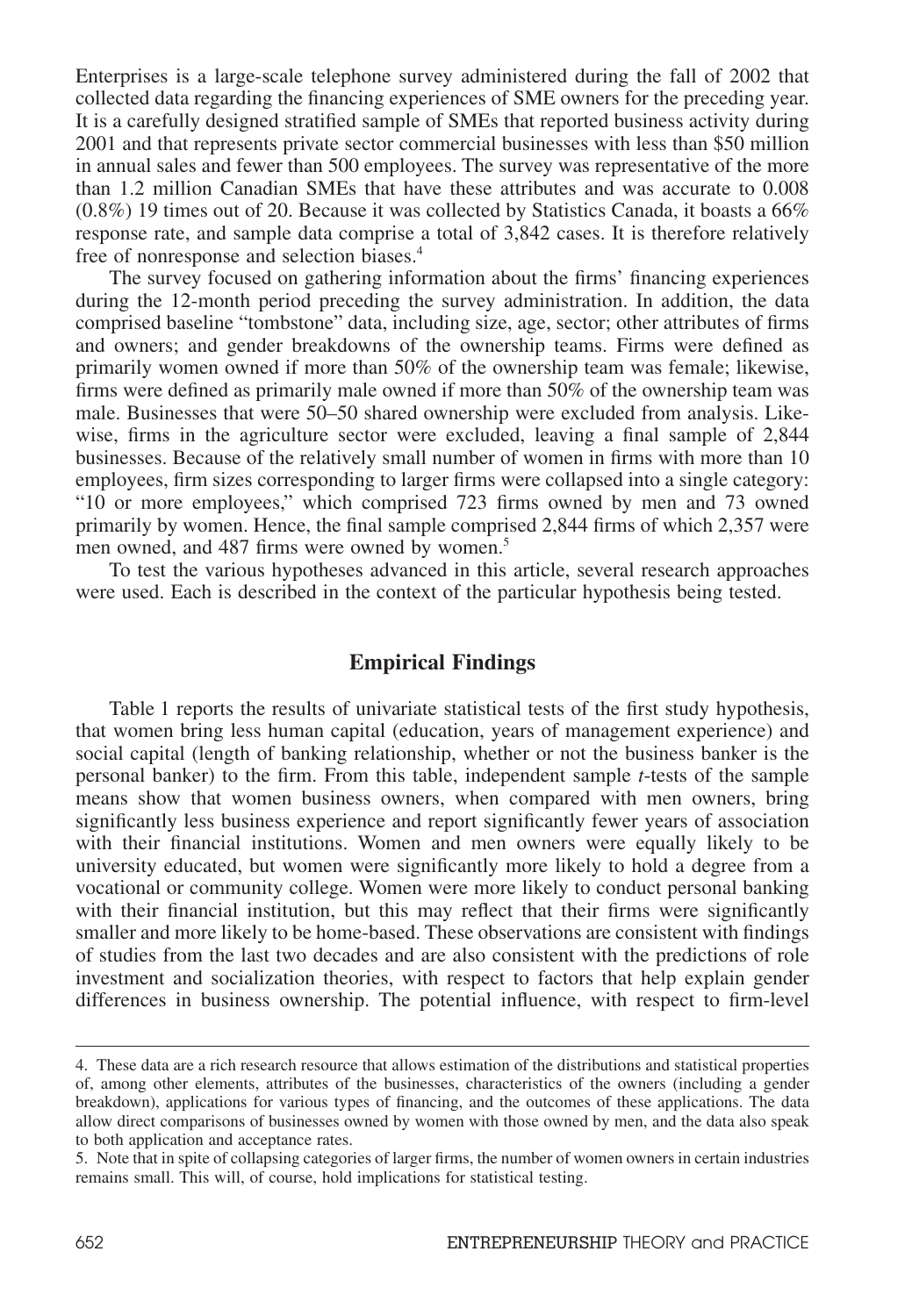|                                                                    | Male majority<br>ownership<br>$N = 2,357$ | Female majority<br>ownership<br>$N = 487$ | $p$ -value of difference<br>$(t$ -test) |
|--------------------------------------------------------------------|-------------------------------------------|-------------------------------------------|-----------------------------------------|
|                                                                    |                                           |                                           |                                         |
| Years of industry experience                                       | 16.7                                      | 12.7                                      | $.000***$                               |
| Has university degree                                              | 41.5%                                     | 41.1%                                     | .849                                    |
| Has college diploma                                                | 14.2%                                     | 19.1%                                     | $.011*$                                 |
| Number of years associated with financial institution <sup>6</sup> | 9.7                                       | 8.1                                       | $.000***$                               |
| Financial institution does personal banking for owner              | 68.1%                                     | 74.1%                                     | $.006**$                                |
| Number of full-time employee equivalents                           | 19.9                                      | 9.1                                       | $.000***$                               |
| Business is home-based                                             | 43.6%                                     | 49.1%                                     | $.027*$                                 |
| Rapid sales growth                                                 | 14.1%                                     | 10.1%                                     | $.009**$                                |

#### Salient Attributes by Primary Gender of Ownership

 $* p \le 0.05$ ,  $* p \le 0.01$ ,  $* * p \le 0.001$  levels of significance.

attributes, is presented in Table 1. Women-owned firms, on average, were less likely than firms owned by men to have exhibited rapid sales growth (where "rapid sales growth" is defined as more than 30% per year for the most recent 3-year period).

The findings therefore support the first three hypotheses, that women and men bring different human capital (education, years of management experience) to the firm; women and men bring different social capital (length of banking relationship, whether or not the business banker is the personal banker) to the firm; and women business owners are less likely than male business owners to pursue the growth of their firms.

Table 2 presents a breakdown of the sample data by gender of ownership across firm size and sector. The chi-square  $(\chi^2)$  and contingency coefficients of the data presented in Table 2 for the joint distribution of sector with gender, and the joint distribution of size with gender were statistically significant at *p*-values of less than 0.000. This indicates that size and sector are not independent of gender of ownership. This finding reinforces the necessity of controlling for size and sector in assessing potential gender differences in the rates of application for, and approval of, financing.  $\chi^2$  tests of these data revealed that women owners were significantly more likely than men to be concentrated in the wholesale, retail, and services sectors. These observations provide preliminary empirical support for the rationale of occupational crowding in which women business owners are found in sectors that are of less value to venture capital organizations.

#### **Applications for External Financing**

Table 3 presents the relative frequency with which men and women owners sought the four main types of business financing. These findings are consistent with those of Buttner and Rosen (1992) who found women owners less likely than men owners to apply for debt. The table also demonstrates that women business owners are, in general, less likely

<sup>6.</sup> In order to control for the probability that shorter lender relationships might be attributable to the possibility that women-owned firms are relatively younger, this test was repeated controlling for age of firm, and the difference across genders was confirmed at a *p*-value of 0.000 using one-way analysis of variance.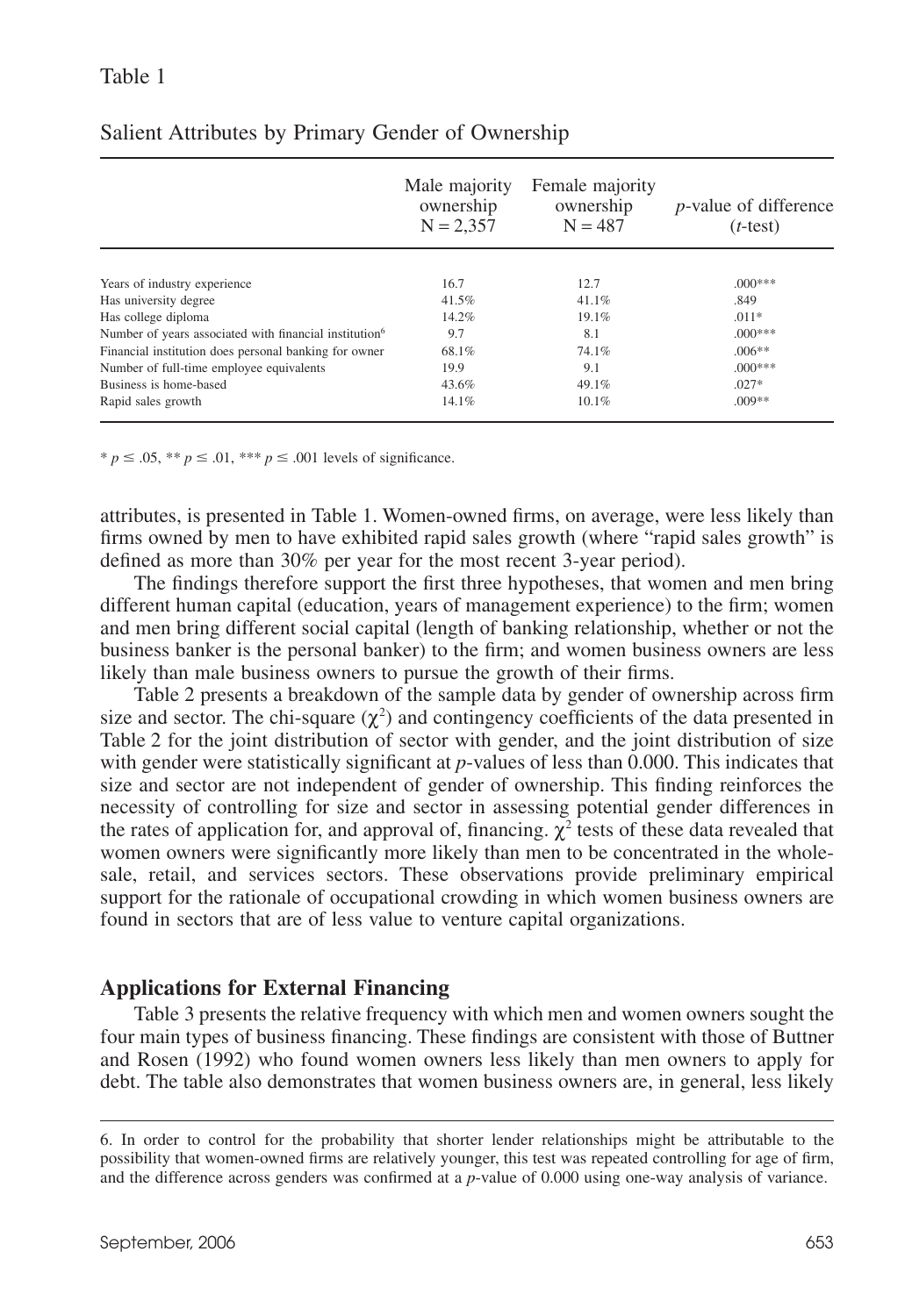Table 2

| ļ                                                                                  |
|------------------------------------------------------------------------------------|
| $\ddotsc$                                                                          |
| i<br>2<br>$\frac{1}{\zeta}$                                                        |
| to you can you and you have<br>I                                                   |
| í                                                                                  |
| $-2.777722$                                                                        |
|                                                                                    |
| :<br>}<br>}<br>$\Gamma_{\alpha t}$<br>$\sqrt{2}$                                   |
| İ<br>j                                                                             |
| I                                                                                  |
| $1000 + 10$                                                                        |
|                                                                                    |
| ֧֧֧֧֧֧֖֛֛֛֛֧֧֧֧֛֚֝֝֬֝֬֝֓֬֝֓֬֝֓֬֓֓֬֝֓֝֬֝֓֬֝֓֬֝֓֬֝֓֬֝֓֝֬֝֓֝֬֝֓֬֝֬֝֬֝֬֝֓֝֓֝֬֝֬֝֬֝֬֝֬֝ |

|                                       |                                                                 |                            |                 | Sectors                                                                                                        |                       |       |
|---------------------------------------|-----------------------------------------------------------------|----------------------------|-----------------|----------------------------------------------------------------------------------------------------------------|-----------------------|-------|
| Gender of primary owner(s)            | (employees)<br>of firm<br>Size                                  | Other services             | Goods producing | Wholesale and retail                                                                                           | Professional services | Total |
| Male majority ownership $(N = 2,357)$ |                                                                 |                            |                 |                                                                                                                |                       |       |
|                                       | $\overline{1}$                                                  |                            |                 |                                                                                                                |                       |       |
|                                       | $5 - 9$                                                         |                            |                 |                                                                                                                |                       |       |
|                                       | more<br>$10$ or                                                 |                            |                 |                                                                                                                |                       |       |
|                                       | men (N)<br>Total                                                | ឌ 3 ័ ។ ៩ ៦ និង ១ ដូ ១ និង |                 | $2\frac{1}{2}$ 3 $\frac{1}{3}$ 3 $\frac{1}{2}$ 3 $\frac{1}{2}$ 3 $\frac{1}{2}$ 3 $\frac{1}{2}$ 3 $\frac{1}{2}$ | 80.74738866767        |       |
| Female majority ownership $(N = 487)$ |                                                                 |                            |                 |                                                                                                                |                       |       |
|                                       |                                                                 |                            |                 |                                                                                                                |                       |       |
|                                       | $\begin{array}{c}\n\uparrow \\ \uparrow \\ 0 \\ 0\n\end{array}$ |                            |                 |                                                                                                                |                       |       |
|                                       | more                                                            |                            |                 |                                                                                                                |                       |       |
|                                       | women<br>Total                                                  |                            |                 |                                                                                                                |                       |       |
| Total sample $(N = 2.844)$            |                                                                 |                            | 987             |                                                                                                                | 780                   |       |
|                                       |                                                                 |                            |                 |                                                                                                                |                       |       |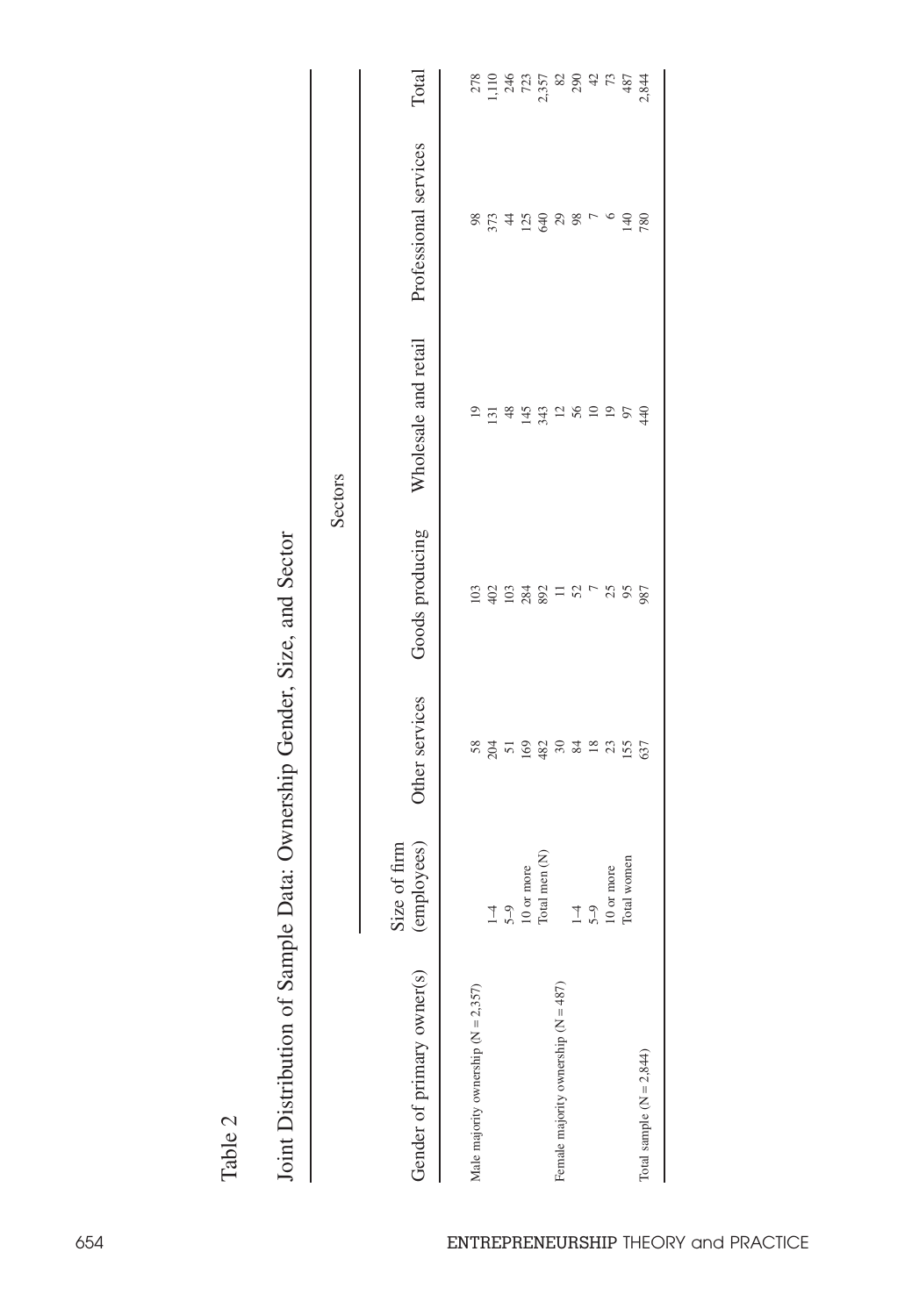|                                | Male majority<br>ownership $(\% )$<br>$(N = 2,357)$ | Female majority<br>ownership $(\% )$<br>$(N = 487)$ | <i>p</i> -value of difference<br>$(t$ -test) |
|--------------------------------|-----------------------------------------------------|-----------------------------------------------------|----------------------------------------------|
| Applied for a loan             | 23.63                                               | 18.07                                               | $0.005**$                                    |
| Applied for a lease            | 12.56                                               | 8.21                                                | $0.002**$                                    |
| Applied for supplier financing | 28.13                                               | 21.36                                               | $0.001**$                                    |
| Applied for equity capital     | 3.99                                                | 1.23                                                | $0.000***$                                   |

#### Rates of Application for Financing by Gender of Firm Ownership

 $* p \le 0.05, ** p \le 0.01, *** p \le 0.001$  levels of significance.

than men to seek any form of external capital. In all cases, women were less likely to have sought financing than men, and the differences were statistically significant at the *p*-values shown (based on univariate *t*-tests of the differences between sample proportions). These empirical results support hypothesis 3a that women business owners are less likely to apply for external capital than men.

These findings beg the question of why women are less likely than men to seek external capital. Conceivably, the results may be a consequence of systemic differences in the distribution of gender of ownership, across size and sectoral dimensions. In order to investigate this possibility, a multivariate logistic regression was employed. Four separate logistic regression models were estimated according to each of the four types of credit. For example, in the first of the four logistic regression models, the dependent variable was whether  $(=1)$  or not  $(=0)$  a respondent had applied for a loan. In the second logistic model, the dependent variable was whether  $(=1)$  or not  $(=0)$  a respondent had applied for a lease, and so on, for supplier financing and equity capital. In each case, a two-step methodology was employed. In the first stage, the model was estimated on the basis of a set of dependent variables comprising the sector of the firm, the size category of the firm, and the possible interactions between size and sector. In the second stage, a single binary variable corresponding to the primary gender of the ownership team (male  $= 0$ ; women  $= 1$ ) was added to the model. The impact of gender on the incidence of financing application is then conveyed by the extent to which adding the gender-defined variable in the second stage adds to the explanatory power of the logistic regression model. To the extent that addition of the gender variable adds explanatory power, gender-related factors beyond stage and sector would be implied. To the extent that the gender variable adds no substantive explanatory power, sector and size then account for observed differences in the dependent variable, namely, the application rates. The results for each of the four full models are presented in Table 4.

Table 4 shows that, after controlling for size and sector, women owners were no less likely to seek debt, lease, or supplier financing than were male owners. These results imply that what previous research identified as a lower likelihood of debt applications from women owners is attributable to systemic factors (size and sector) associated with women-owned enterprises. However, Table 4 also shows that after controlling for size and sector, women owners were significantly less likely than men to seek equity financing. According to the model, after controlling for systemic factors, women owners were still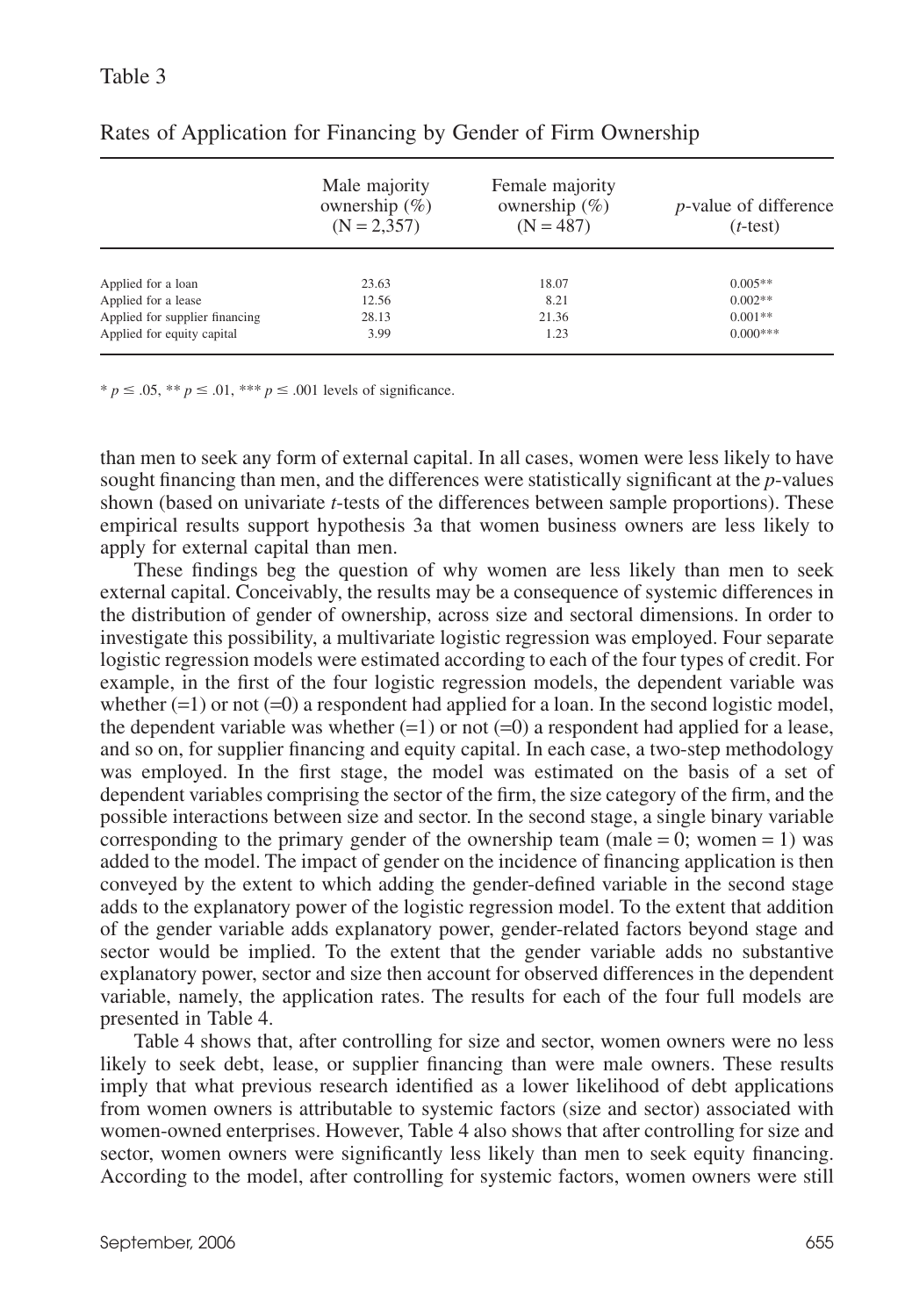Table 4

| Ramachina Hefimatae Ampiration for Heinanonne |
|-----------------------------------------------|
|                                               |
|                                               |
| ć,                                            |
| ļ                                             |

|                                                                                      |                          | <b>Oans</b> |                                    |                                                                                                                                                                                                                                                                                    | Leases   |                       |                               | Supplier Financing |                                                    |                                                                                                                                                                                                                                                                                                               | External Equity  |                                                                                                                                                                                                                        |
|--------------------------------------------------------------------------------------|--------------------------|-------------|------------------------------------|------------------------------------------------------------------------------------------------------------------------------------------------------------------------------------------------------------------------------------------------------------------------------------|----------|-----------------------|-------------------------------|--------------------|----------------------------------------------------|---------------------------------------------------------------------------------------------------------------------------------------------------------------------------------------------------------------------------------------------------------------------------------------------------------------|------------------|------------------------------------------------------------------------------------------------------------------------------------------------------------------------------------------------------------------------|
| $N = 2,844$                                                                          | Coefficient<br>estimates | $p$ -values | $\mathrm{Exp}^*$ (B)*              | Coefficient<br>estimates                                                                                                                                                                                                                                                           | p-values | $\mathrm{Exp}^*$ (B)* | Coefficient<br>estimates      | p-values           | $\mathrm{Exp}^*$ (B)*                              | Coefficient<br>estimates                                                                                                                                                                                                                                                                                      | <i>p</i> -values | $\mathop{\mathrm{Exp}}\limits_{(\mathrm{B})^*}$                                                                                                                                                                        |
|                                                                                      |                          |             |                                    |                                                                                                                                                                                                                                                                                    |          |                       |                               |                    |                                                    |                                                                                                                                                                                                                                                                                                               |                  |                                                                                                                                                                                                                        |
| No. of employees<br>Size                                                             | $-2.23$                  |             |                                    |                                                                                                                                                                                                                                                                                    |          |                       |                               |                    |                                                    |                                                                                                                                                                                                                                                                                                               |                  |                                                                                                                                                                                                                        |
| $\overline{1}$                                                                       | $-1.40$                  |             | 0.11<br>0.25<br>1.79               | $-2.36$<br>$-1.68$<br>$-0.14$                                                                                                                                                                                                                                                      |          | 28.0<br>61.0<br>78.7  | $-1.72$<br>$-1.41$<br>$-0.16$ |                    | 0.18<br>0.24<br>0.85                               | 2.25<br>2.36<br>2.30                                                                                                                                                                                                                                                                                          |                  | 11<br>0.07<br>1.34                                                                                                                                                                                                     |
| $5-9$                                                                                | 0.58                     |             |                                    |                                                                                                                                                                                                                                                                                    |          |                       |                               |                    |                                                    |                                                                                                                                                                                                                                                                                                               |                  |                                                                                                                                                                                                                        |
| Sector                                                                               |                          |             |                                    |                                                                                                                                                                                                                                                                                    |          |                       |                               |                    |                                                    |                                                                                                                                                                                                                                                                                                               |                  |                                                                                                                                                                                                                        |
| Other services                                                                       | $-0.45$                  |             |                                    | 0.07                                                                                                                                                                                                                                                                               |          | 1.07                  | 0.02                          |                    | 1.02                                               |                                                                                                                                                                                                                                                                                                               |                  |                                                                                                                                                                                                                        |
| Goods producing                                                                      | $-0.07$                  |             | $0.64$<br>0.93                     | $-0.11$<br>0.01                                                                                                                                                                                                                                                                    |          | $0.90$<br>1.01        | $0.47$<br>0.25                |                    | $1.60$<br>$1.29$                                   | .32 8 2<br>- 구 32<br>- 구 구                                                                                                                                                                                                                                                                                    |                  | 0.31<br>0.47<br>0.57                                                                                                                                                                                                   |
| Wholesale and retail                                                                 |                          |             |                                    |                                                                                                                                                                                                                                                                                    |          |                       |                               |                    |                                                    |                                                                                                                                                                                                                                                                                                               |                  |                                                                                                                                                                                                                        |
| Size X sector interactions                                                           |                          |             |                                    |                                                                                                                                                                                                                                                                                    |          |                       |                               |                    |                                                    |                                                                                                                                                                                                                                                                                                               |                  |                                                                                                                                                                                                                        |
| Sector 1 by size                                                                     |                          |             |                                    |                                                                                                                                                                                                                                                                                    |          |                       |                               |                    |                                                    |                                                                                                                                                                                                                                                                                                               |                  |                                                                                                                                                                                                                        |
| Sector 1 by size 2                                                                   |                          |             |                                    |                                                                                                                                                                                                                                                                                    |          |                       |                               |                    |                                                    |                                                                                                                                                                                                                                                                                                               |                  |                                                                                                                                                                                                                        |
| Sector 1 by size 3                                                                   |                          |             |                                    |                                                                                                                                                                                                                                                                                    |          |                       |                               |                    |                                                    |                                                                                                                                                                                                                                                                                                               |                  |                                                                                                                                                                                                                        |
| Sector 2 by size                                                                     |                          |             |                                    |                                                                                                                                                                                                                                                                                    |          |                       |                               |                    |                                                    |                                                                                                                                                                                                                                                                                                               |                  |                                                                                                                                                                                                                        |
| Sector 2 by size 2                                                                   |                          |             |                                    |                                                                                                                                                                                                                                                                                    |          |                       |                               |                    |                                                    |                                                                                                                                                                                                                                                                                                               |                  |                                                                                                                                                                                                                        |
| Sector 2 by size 3                                                                   |                          |             | 3<br>3193151446354<br>319151446354 |                                                                                                                                                                                                                                                                                    |          | 33489949348335        |                               |                    | 13.89<br>13.993.313.312.905<br>13.993.113.312.9054 |                                                                                                                                                                                                                                                                                                               |                  | 0.000 0.000 0.000 0.000 0.000 0.000 0.000 0.000 0.000 0.000 0.000 0.000 0.000 0.000 0.000 0.000 0.00<br>0.000 0.000 0.000 0.000 0.000 0.000 0.000 0.000 0.000 0.000 0.000 0.000 0.000 0.000 0.000 0.000 0.000 0.000 0. |
| $\begin{array}{c} \text{Sector 3 by size 1}\\ \text{Sector 3 by size 2} \end{array}$ |                          |             |                                    |                                                                                                                                                                                                                                                                                    |          |                       |                               |                    |                                                    |                                                                                                                                                                                                                                                                                                               |                  |                                                                                                                                                                                                                        |
|                                                                                      |                          |             |                                    |                                                                                                                                                                                                                                                                                    |          |                       |                               |                    |                                                    |                                                                                                                                                                                                                                                                                                               |                  |                                                                                                                                                                                                                        |
| Sector 3 by size 3                                                                   |                          |             |                                    |                                                                                                                                                                                                                                                                                    |          |                       |                               |                    |                                                    |                                                                                                                                                                                                                                                                                                               |                  |                                                                                                                                                                                                                        |
| Gender (women $= 1$ ; men $= 0$ )                                                    |                          |             |                                    |                                                                                                                                                                                                                                                                                    |          |                       |                               |                    |                                                    |                                                                                                                                                                                                                                                                                                               |                  |                                                                                                                                                                                                                        |
| Constant                                                                             |                          |             |                                    |                                                                                                                                                                                                                                                                                    |          |                       |                               |                    |                                                    |                                                                                                                                                                                                                                                                                                               |                  |                                                                                                                                                                                                                        |
| Cox and Snell $R^2$                                                                  | 0.059                    |             |                                    |                                                                                                                                                                                                                                                                                    |          |                       |                               |                    |                                                    |                                                                                                                                                                                                                                                                                                               |                  |                                                                                                                                                                                                                        |
| Nagelkerke R <sup>2</sup>                                                            | 0.090                    |             |                                    | $\begin{array}{l} 33.83 & 8.75 & 8.75 & 8.81 \\ 0.60 & 0.60 & 0.60 & 0.60 \\ 0.60 & 0.60 & 0.60 & 0.60 \\ 0.60 & 0.60 & 0.60 & 0.60 \\ 0.60 & 0.60 & 0.60 & 0.60 \\ 0.60 & 0.60 & 0.60 & 0.60 \\ 0.60 & 0.60 & 0.60 & 0.60 \\ 0.60 & 0.60 & 0.60 & 0.60 \\ 0.60 & 0.60 & 0.60 & 0$ |          |                       |                               |                    |                                                    | $\begin{array}{l} 1.35 \\ 1.39 \\ 3.39 \\ 4.61 \\ 5.33 \\ 6.42 \\ 6.43 \\ 7.44 \\ 7.45 \\ 8.47 \\ 9.49 \\ 1.48 \\ 9.47 \\ 1.49 \\ 1.49 \\ 1.40 \\ 1.40 \\ 1.40 \\ 1.40 \\ 1.40 \\ 1.40 \\ 1.40 \\ 1.40 \\ 1.40 \\ 1.40 \\ 1.40 \\ 1.40 \\ 1.40 \\ 1.40 \\ 1.40 \\ 1.40 \\ 1.40 \\ 1.40 \\ 1.40 \\ 1.40 \\ 1.$ |                  |                                                                                                                                                                                                                        |
| <b>Block</b>                                                                         | 0.305                    |             |                                    |                                                                                                                                                                                                                                                                                    |          |                       |                               |                    |                                                    |                                                                                                                                                                                                                                                                                                               |                  |                                                                                                                                                                                                                        |
|                                                                                      |                          |             |                                    |                                                                                                                                                                                                                                                                                    |          |                       |                               |                    |                                                    |                                                                                                                                                                                                                                                                                                               |                  |                                                                                                                                                                                                                        |

\* Exp(B) is an alternative form of writing  $e^B$  (where,  $e = 2.718$ , the base of the system of natural logarithms). This notation conveys the estimated percentage change in the likelihood of \* Exp(B) is an alternative form of writing e<sup>B</sup> (where, e = 2.718, the base of the system of natural logarithms). This notation conveys the estimated percentage change in the likelihood of the outcome (dependent) variable, for a one unit change in the corresponding independent variable. the outcome (dependent) variable, for a one unit change in the corresponding independent variable.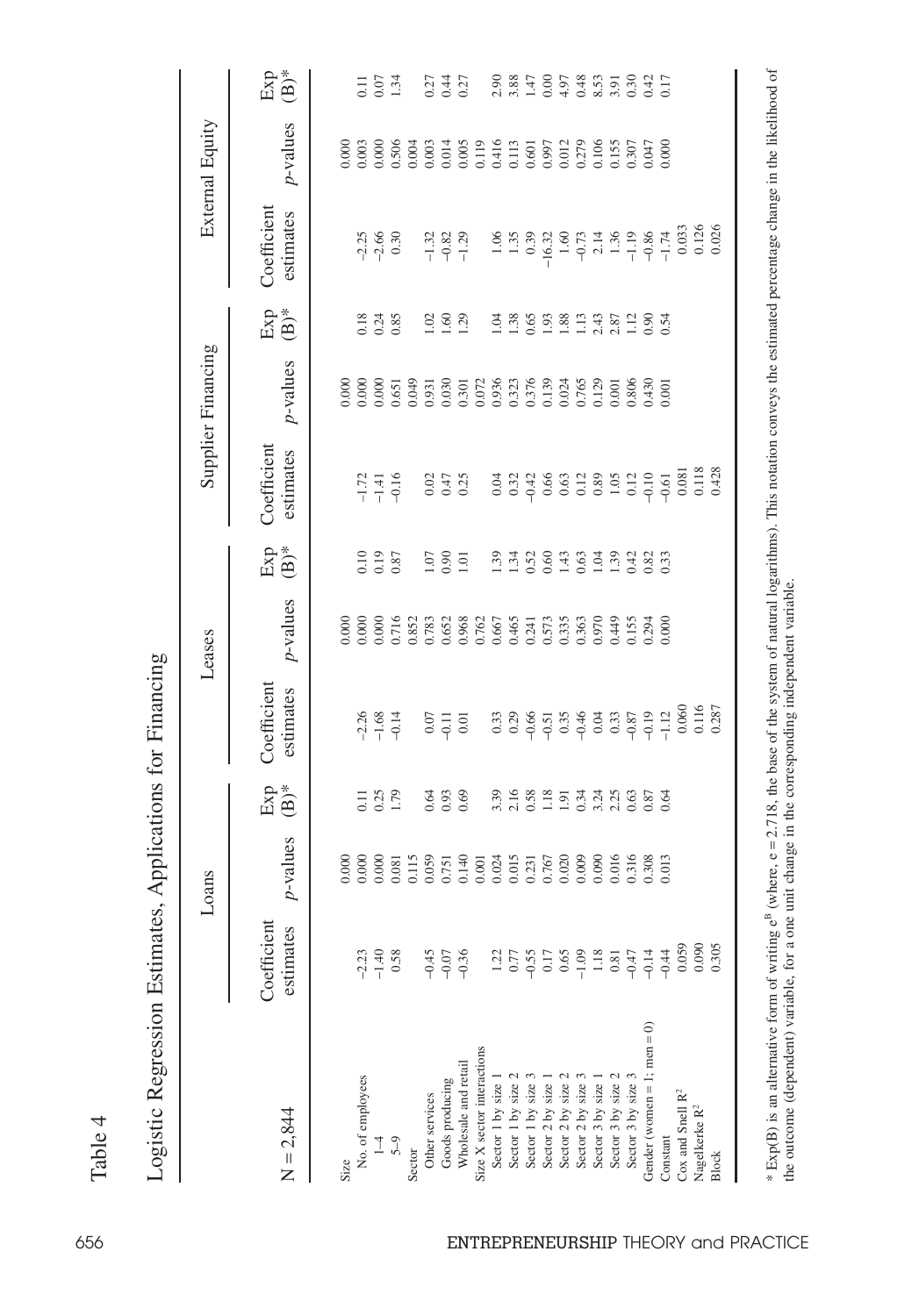# Table 5

| Variable                                   | Coefficient estimates | $p$ -values | Exp(B) |
|--------------------------------------------|-----------------------|-------------|--------|
|                                            |                       |             |        |
| Size                                       |                       | 0.000       |        |
| No. of employees                           | $-2.069$              | 0.007       | 0.13   |
| 1-4 employees                              | $-2.552$              | 0.000       | 0.08   |
| 5-9 employees                              | 0.278                 | 0.546       | 1.32   |
| Sector                                     |                       | 0.016       |        |
| Other services                             | $-1.175$              | 0.009       | 0.31   |
| Goods producing                            | $-0.560$              | 0.106       | 0.57   |
| Wholesale and & retail                     | $-1.205$              | 0.010       | 0.30   |
| Size by sector (interactions)              |                       | 0.196       |        |
| Sector 1 by size 1                         | 0.922                 | 0.484       | 2.51   |
| Sector 1 by size 2                         | 1.230                 | 0.154       | 3.42   |
| Sector 1 by size 3                         | 0.324                 | 0.667       | 1.38   |
| Sector 2 by size 1                         | $-16.486$             | 0.996       | 0.00   |
| Sector 2 by size 2                         | 1.359                 | 0.038       | 3.89   |
| Sector 2 by size 3                         | $-0.852$              | 0.218       | 0.43   |
| Sector 3 by size 1                         | 2.182                 | 0.102       | 8.87   |
| Sector 3 by size 2                         | 1.320                 | 0.172       | 3.74   |
| Sector 3 by size 3                         | $-1.185$              | 0.315       | 0.31   |
| Sales per employee                         | 0.000                 | 0.007       | 1.00   |
| Number of years with financial institution | $-0.082$              | 0.000       | 0.92   |
| Banker is also personal banker             | $-0.547$              | 0.015       | 0.58   |
| Years of industry experience               | $-0.005$              | 0.737       | 0.99   |
| High-growth firm                           | 0.119                 | 0.647       | 1.13   |
| Gender (Women = 1; men = 0)                | $-0.877$              | 0.046       | 0.42   |
| Constant                                   | $-0.956$              | 0.015       | 0.38   |
| Cox and Snell $R^2$                        | 0.049                 |             |        |
| Nagelkerke $R^2$                           | 0.186                 |             |        |

## Logistic Regression Model: Applications for Equity Capital

58% less likely to seek external equity financing than men, a result that was statistically significant at a *p*-value of 0.026. Thus, hypothesis 3a is rejected for all forms of financing, *except* external equity.

To pursue the case of equity financing further, the logistic model was reestimated, incorporating additional measures of firm and potential individual-level differences. These variables included growth record, the length of the owners' relationship with their financial institution, and the number of years of the owner's industry experience. The results of this procedure are shown in Table 5, which shows that the additional variables significantly improved the goodness of fit of the logistic regression model. However, even after allowing for these additional variables, women business owners remain significantly less likely to seek equity financing than men. For the case of applications for equity financing, hypothesis 3a (that women are less likely to apply) is supported.

#### **Turndown Rates**

Hypothesis 3b, to be tested here, relates to the relative frequencies with which men and women owners are turned down for financing once they apply, again controlling for size and sector of firm. For this analysis, the number of women owners who sought external equity capital was too small to feasibly examine gender-disaggregated rates of turndowns for equity financing. Consequently, only debt, lease, and supplier financing are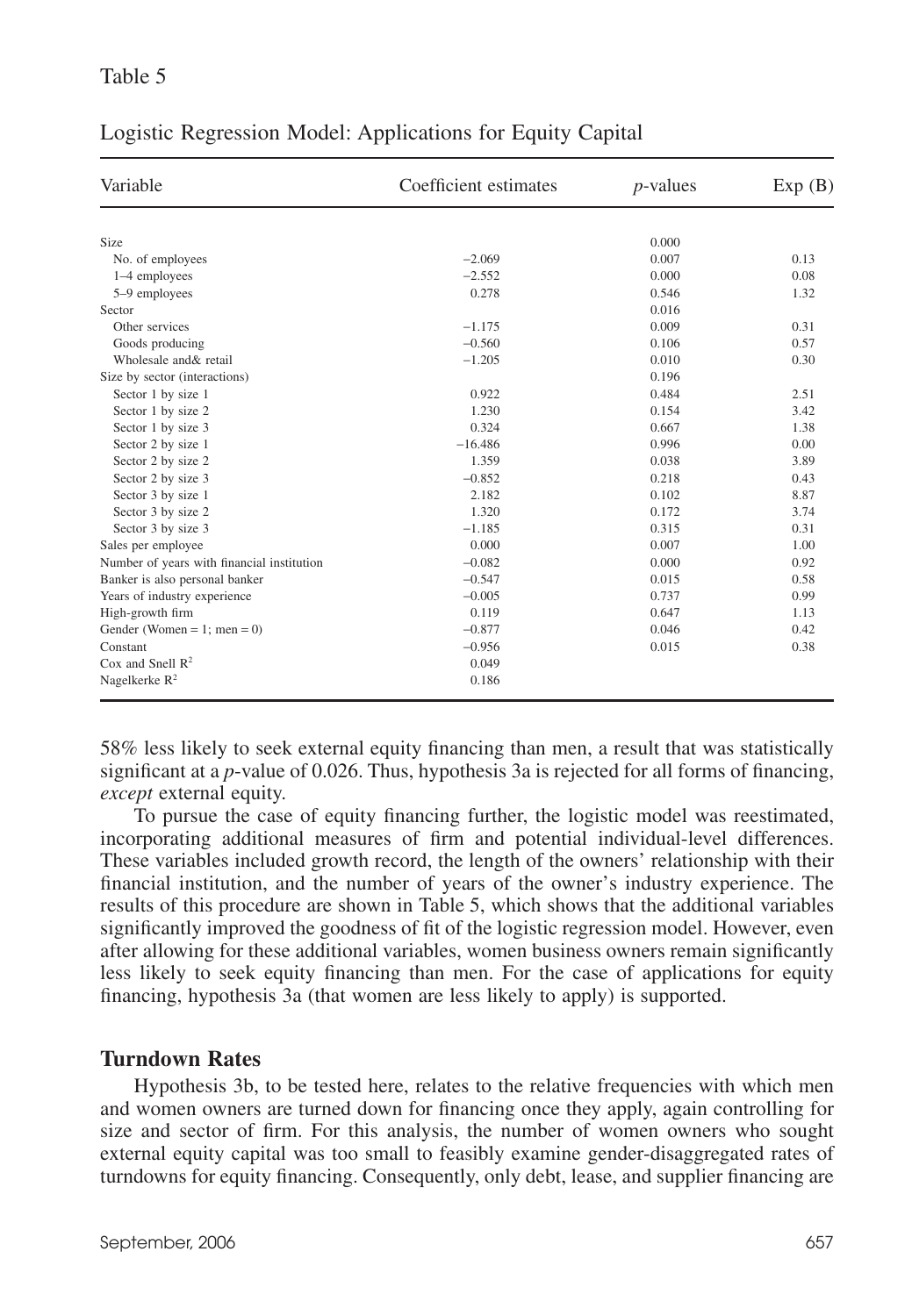|                |         | Loan applicants |       | Lease applicants |         | Applicants for<br>supplier financing |
|----------------|---------|-----------------|-------|------------------|---------|--------------------------------------|
|                | Men     | Women           | Men   | Women            | Men     | Women                                |
| Turndown rates | 18.1%   | 22.4%           | 2.8%  | $0.0\%$          | 12.2%   | 14.4%                                |
| N              | 542     | 85              | 285   | 39               | 663     | 104                                  |
| $t$ -values    | $-0.94$ |                 | 2.86  |                  | $-0.63$ |                                      |
| $p$ -values    | 0.348   |                 | 0.004 |                  | 0.528   |                                      |

Turndown Frequencies, by Gender and Types of Financing

investigated here. Table 6 reports the relative frequencies, on a gender-disaggregated basis, with which business owners were turned down in their requests for other sources of external financing. Inspection of these results shows that turndown rates do not differ to a statistically significant extent between men and women, according to a standard *t*-test of sample proportions.7 Accordingly, hypothesis 3b is partially rejected. Women owners were not more likely to be turned down for loan, lease, and supplier financing. Due to limitations of the data, it was not determined if gender differences in turndown rates exist with respect to equity (e.g., venture) capital. The results also indicated that, after controlling for firm-level differences (size, sector, growth orientation) and individual differences (human and social capital), women business owners are no less likely to obtain most forms of external capital than men once they have applied for such capital. Due to limitations of the data, it was not determined if gender differences in turndown exist with respect to equity capital. Hence, hypothesis 3c is partially rejected.

#### **Reasons for Not Seeking Capital**

Finally, the survey asked all respondents who had not sought any form of financing "Why did the business not attempt to obtain new financing in 2001?" Table 7, by primary gender of ownership, breaks down the responses provided, along with the *p*-values corresponding to a *t*-test for the difference in sample proportions across gender of ownership. While women owners were apparently more likely to reply that they expected that they would be turned down, the difference is not statistically significant.

### **Summary of Findings**

The study found that women-owned firms are smaller, less likely to grow than counterpart firms owned by men, and disproportionately represented among firms in the

<sup>7.</sup> In order to control for size and sector of borrower, a logistic regression approach like that described previously was also used. Given that women-owned firms tended to be smaller and in riskier sectors (see Table 1), the residual differences in turndown rates between men and women applicants was even smaller than that shown in Table 6, when size and sector of firm were allowed for. These results are available from authors on request.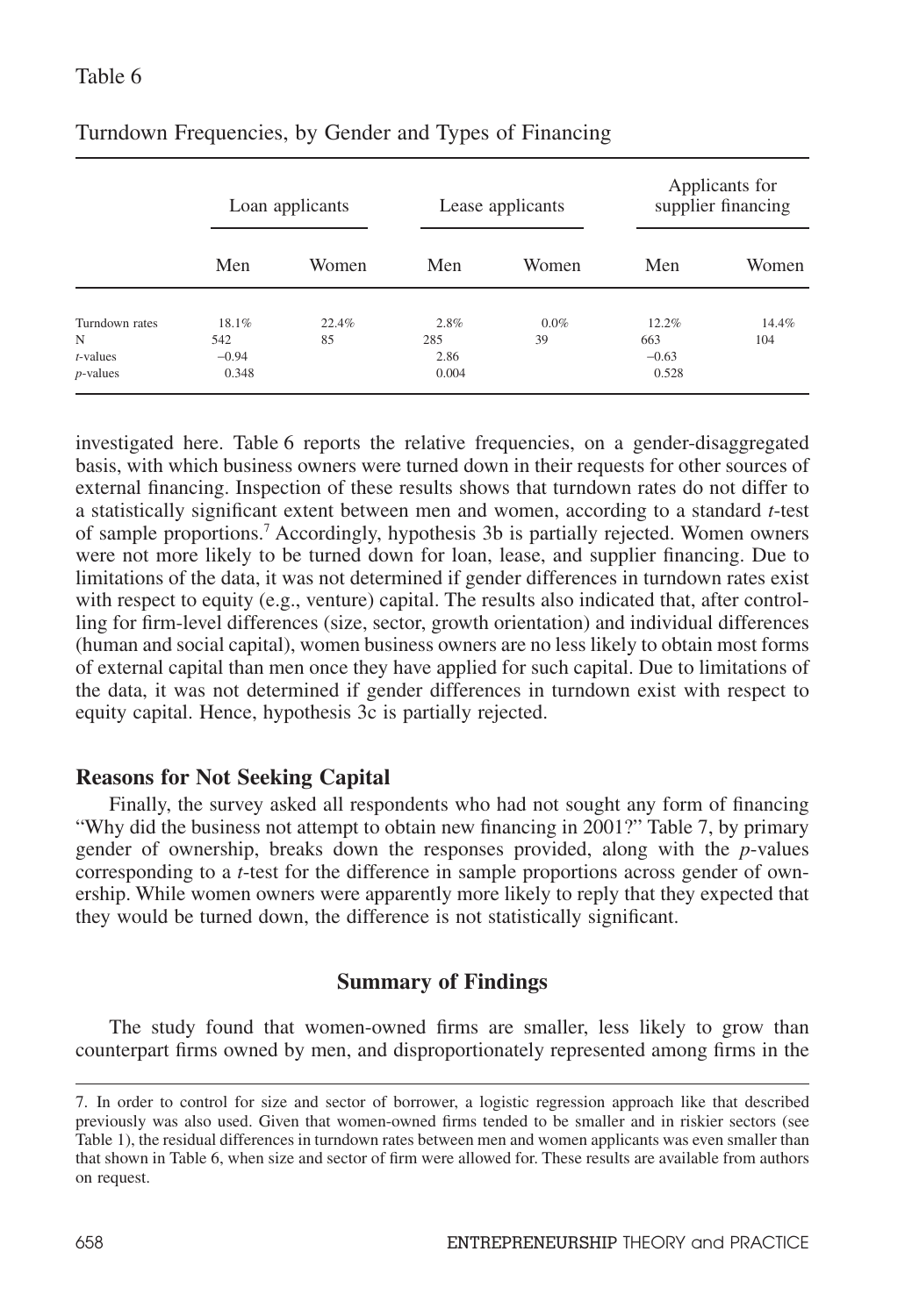|                                              | Primarily male<br>ownership $(\%)$<br>$(N = 2,357)$ | Primarily female<br>ownership $(\% )$<br>$(N = 487)$ | <i>p</i> -values |
|----------------------------------------------|-----------------------------------------------------|------------------------------------------------------|------------------|
|                                              |                                                     |                                                      |                  |
| Financing not needed                         | 85.23                                               | 83.79                                                | 0.491            |
| Thought the request would be turned down     | 2.35                                                | 3.85                                                 | 0.168            |
| Applying for financing is too difficult      | 3.53                                                | 3.30                                                 | 0.828            |
| Applying for financing is too time consuming | 1.96                                                | 2.75                                                 | 0.349            |
| Cost of debt financing is too high           | 1.90                                                | 1.92                                                 | 0.972            |
| Do not like to be in debt.                   | 4.44                                                | 5.77                                                 | 0.321            |
| Other                                        | 10.92                                               | 11.54                                                | 0.733            |

#### Reasons for Not Seeking Financing

retail and service sectors. These observations are all systemic differences that could reasonably be expected to imply that, on average, businesses owned by women are less prone to need or to seek external capital. Furthermore, women were less likely to seek any of the forms of external financing examined here (commercial loans, leases, supplier financing, external equity). This study also found that size and sector did indeed account for gender differences in applications for commercial loans, leases, and supplier financing. Moreover, the reasons for not seeking external financing did not differ across gender to any statistically significant degree. It was also found that after controlling for a variety of systemic and potentially confounding variables, women business owners were still less liable to apply for external equity than were counterpart male business owners. Finally, no evidence of discrimination in terms of lending or approval, either perceived or actual, was uncovered. This result confirms other recent studies of gender issues in SME financing. Readers should note a caveat to this conclusion. Even with the large database employed here, insufficient data were available to test for gender discrimination with respect to equity financing. Table 8 presents an overview of the study hypotheses, theoretical propositions, and findings.

#### **Implication for Research Findings**

The point of departure for this study was recent findings that suggest gender differences in the financing of women-owned firms (Brush et al., 2002; Carter et al., 2003; Greene et al., 2001; Industry Canada, 2001; Prime Minister's Task Force on Women Entrepreneurs, Report and Recommendations, 2003; Verheul & Thurik, 2001). The results obtained here do not support gender discrimination in terms of approval rates on commercial loans, leases, or supplier financing. Women business owners were, however, still significantly less likely to apply for external equity capital than men, after controlling for other systemic differences, including firm size and sector. This result is consistent with the findings of previous studies in experimental economics to the effect that women exhibit lower levels of risk tolerance than men and receive a disproportionately lower share of venture capital financing than men. It is important therefore that financial institutions, venture capital associations, and other stakeholder groups (e.g., business owner associations, educators, consultants, policy makers) communicate with women business owners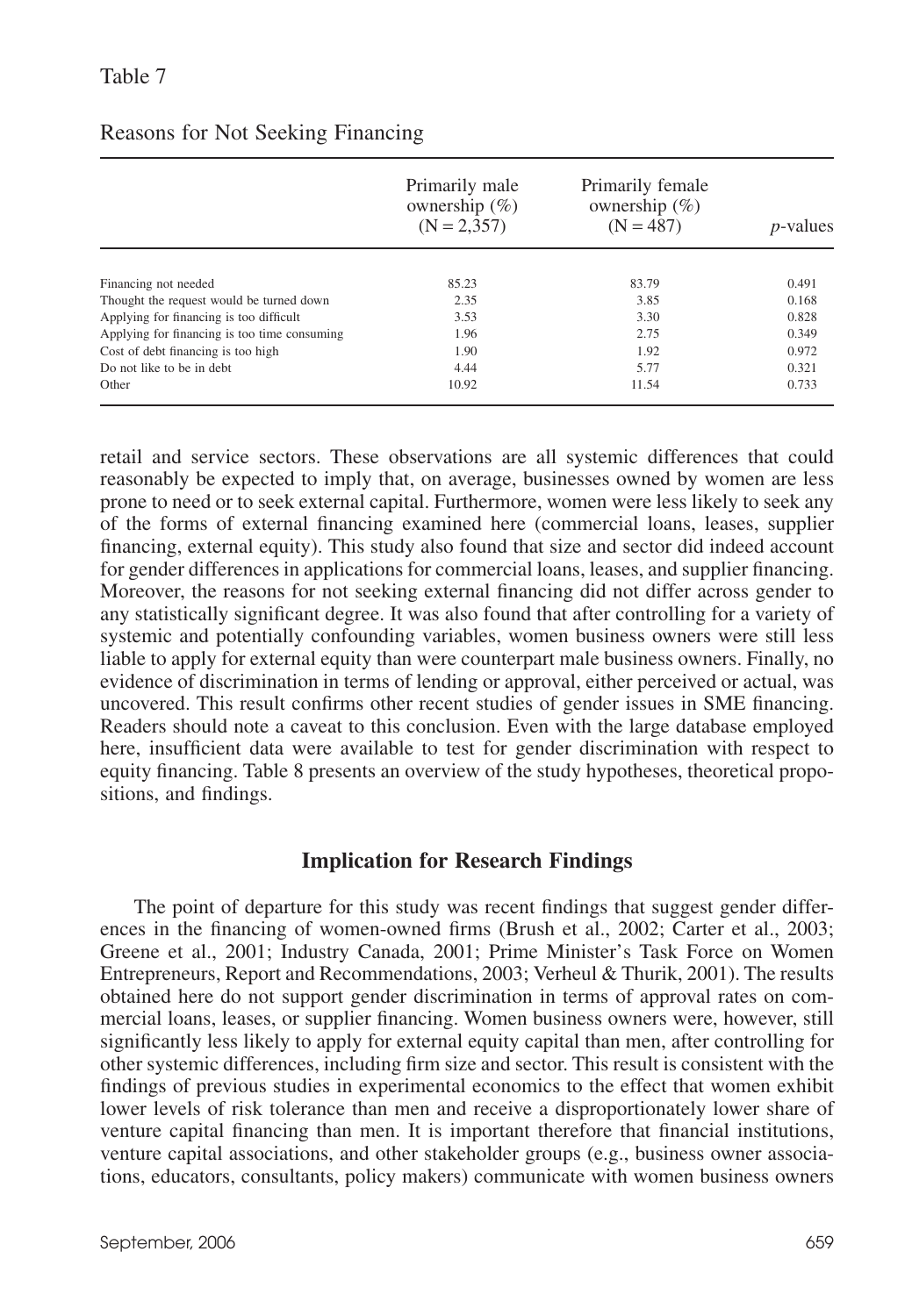# Summary of Findings

| Hypothesis                                                                                                                                                                                                                                                     | Theoretical basis                                                       | Empirical finding                                                                                                                                                                                                                                                                                                                                                                                                                                                                                                                                                                                           |
|----------------------------------------------------------------------------------------------------------------------------------------------------------------------------------------------------------------------------------------------------------------|-------------------------------------------------------------------------|-------------------------------------------------------------------------------------------------------------------------------------------------------------------------------------------------------------------------------------------------------------------------------------------------------------------------------------------------------------------------------------------------------------------------------------------------------------------------------------------------------------------------------------------------------------------------------------------------------------|
| Hypothesis 1a: Women and men bring different<br>human capital (education, years of management<br>experience) to the firm                                                                                                                                       | Role investment theory                                                  | Supported (see Tables $1 \& 3$ ). Male and female<br>business owners differ as to education, years of<br>management experience                                                                                                                                                                                                                                                                                                                                                                                                                                                                              |
| Hypothesis 1b: Women and men bring different<br>social capital (length of banking relationship,<br>whether or not the business banker is the<br>personal banker) to the firm                                                                                   | Role investment theory                                                  | Supported (see Tables 1 & 3). Statistically<br>significant findings that women and men differ<br>as to length of banking relationship, whether or<br>not the business banker is the personal banker                                                                                                                                                                                                                                                                                                                                                                                                         |
| Hypothesis 1c: Women business owners are less<br>likely than male business owners to pursue<br>growth of their firms. Accordingly,<br>women-owned firms are less likely to need<br>risk capital                                                                | Role investment theory<br>Occupational crowding<br>Socialization theory | Partially supported (see Tables 1, 3, & 7).<br>Women-owned firms are less likely than firms<br>owned by men to have exhibited rapid sales<br>growth. Women-owned firms are less likely to<br>apply for all forms of financing. The reasons<br>business owners cite for not seeking external<br>capital do not differ across gender                                                                                                                                                                                                                                                                          |
| Hypothesis 2a: Women-owned firms are relatively<br>more likely than men-owned firms to operate in<br>the services and retail sectors                                                                                                                           | Occupational crowding                                                   | Supported (see Table 2). Size and sector are not<br>independent of gender of ownership.<br>Women-owned firms are smaller than those<br>owned by men and are more likely to be<br>concentrated in services and retail                                                                                                                                                                                                                                                                                                                                                                                        |
| Hypothesis 2b: Women-owned firms are relatively<br>smaller than firms owned by men                                                                                                                                                                             | Occupational crowding                                                   | Supported (see Table 2). Size and sector are not<br>independent of gender of ownership.<br>Women-owned firms are smaller than those<br>owned by men and are more likely to be<br>concentrated in services and retail                                                                                                                                                                                                                                                                                                                                                                                        |
| Hypothesis 3a: After controlling for firm-level<br>differences (size, sector, growth orientation)<br>and individual differences (human and social<br>capital), women business owners are less likely<br>to apply for all forms of external capital than<br>men | Socialization theory                                                    | Partially supported with the exceptions of equity<br>capital (see Tables 4 & 5). After controlling for<br>size and sector, women owners are no less<br>likely to seek debt, lease, or supplier financing<br>than are male owners; however, after<br>controlling for size and sector, women owners<br>are significantly less likely than men to seek<br>equity financing. According to the model, after<br>controlling for systemic factors, women owners<br>are still 58% less likely to seek external equity<br>financing than men, a result that is statistically<br>significant at a $p$ -value of 0.026 |
| Hypothesis 3b: The primary reason for not<br>seeking external capital is a fear that they will<br>be turned down                                                                                                                                               | Discouraged borrowers                                                   | Not supported. Reasons cited for not seeking<br>financing do not vary across gender of owners<br>to a statistically significant extent                                                                                                                                                                                                                                                                                                                                                                                                                                                                      |
| Hypothesis 3c: After controlling for firm-level and<br>individual differences, women business owners<br>are less likely to obtain all forms of external<br>capital than men                                                                                    | Discrimination                                                          | Not supported. After controlling for systemic<br>differences between male- and female-owned<br>firms, no statistically significant differences in<br>the rates of turndown were observed for<br>applications for commercial loans, leases, or<br>supplier financing. There were too few<br>observations to test for gender differences in<br>turndown rates for equity financing                                                                                                                                                                                                                            |

about factors that influence terms of lending and approval rates. This will help ensure that women entrepreneurs make informed decisions about the capitalization of their firms. Communication might also focus on the potential advantages of firm growth (e.g., preferred terms of lending, increased profitability), best practices in managing firm growth, and strategies to balance multiple roles. Finally, this study lends support to organizations,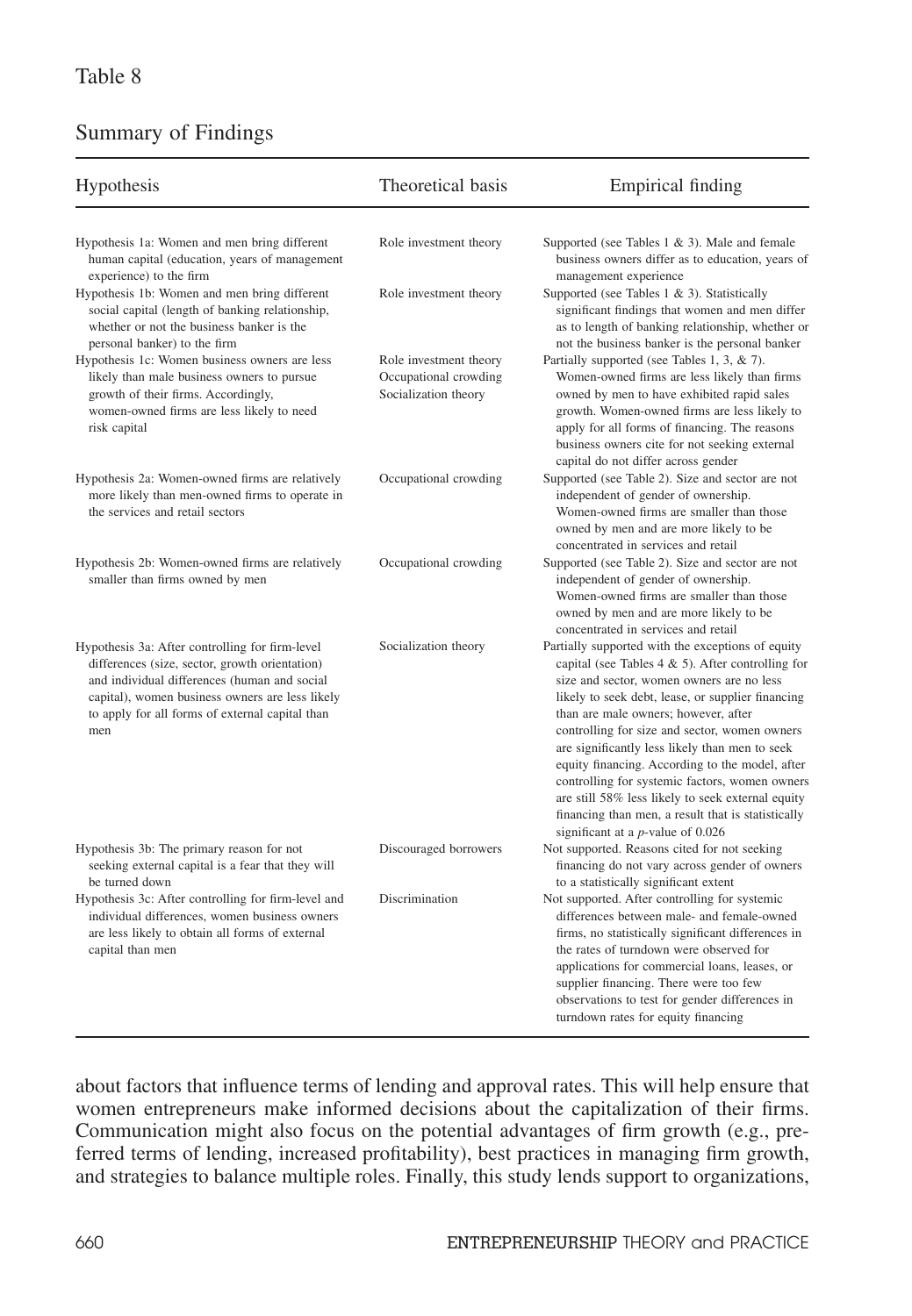such as Springboard, that educate women business owners about the value of equity investment.<sup>8</sup>

#### **Study Limitations and Future Research**

Several important limitations are noted. This work relied on cross-sectional survey data and may, for subjective variables (e.g., reasons for not seeking financing), reflect retrospective biases. The work also focused on the application and approval rates for external capital and did not examine the decision process before or after the application was initiated. This did not allow the research team to consider how, if at all, financing decisions associated with the evolution of the firm differ by gender and time. Due to data limitations, the work was not able to examine potential gender differences in approval rates for equity financing.

Given the limitations of the data, there remains the need to investigate further potential gender differences among business owners seeking venture capital, the association between gender and risk tolerance, gender differences in owners' growth intention, and the influence of gender on the capitalization of the firm. Research is also required to examine women's experiences in seeking, acquiring, and managing equity. Cross-national comparisons of this study is warranted to determine if Canadian findings mirror those of other countries. Finally, the work was limited in the number of hypothesis employed to examine each of the theoretical concepts advanced. This is left to future studies. It is suggested that research might continue to integrate and test empirically theoretical concepts from various disciplines such as those cited in this report. Research might also examine potential gender differences in owners' expectations about the need for alternatives types of capital (e.g., rationales for why funding was not needed).

#### **REFERENCES**

Amatucci, F.M. & Sohl, J.E. (2004). Women entrepreneurs securing business angel financing: Tales from the field. *Venture Capital*, *6*(2/3), 181–196.

Barsky, R., Juster, F., Kimball, M., & Shapiro, M. (1997). Preference parameters and behavioral heterogeneity: An experimental approach in the health and retirement study. *Quarterly Journal of Economics*, *112*(2), 537–579.

Belcourt, M., Burke, R.J., & Lee-Gosselin, H. (1991). *The glass box: Women business owners in Canada: Background paper*. Ottawa, Ontario: Canadian Advisory Council on the Status of Women.

Bennet, R. & Dann, S. (2000). The changing experience of Australian female entrepreneurs. *Gender, Work and Organization*, *7*(2), 75–83.

Bergmann, B. (1986). *The economic emergence of women*. New York: Basic Books.

Beyer, S. & Bowden, E. (1997). Myopic loss aversion and the equity premium puzzle. *Quarterly Journal of Economics*, *110*(1), 73–93.

Bielby, D.D. & Bielby, W.T. (1988). She works hard for the money: Household responsibilities and the allocation of work effort. *American Journal of Sociology*, *93*(5), 1031–1059.

<sup>8. &</sup>quot;Springboard is a national non-profit organization accelerating women's access to the equity markets. Our programs educate, showcase, and support women entrepreneurs as they seek equity capital and grow their companies." See<http://www.springboardenterprises.org>/.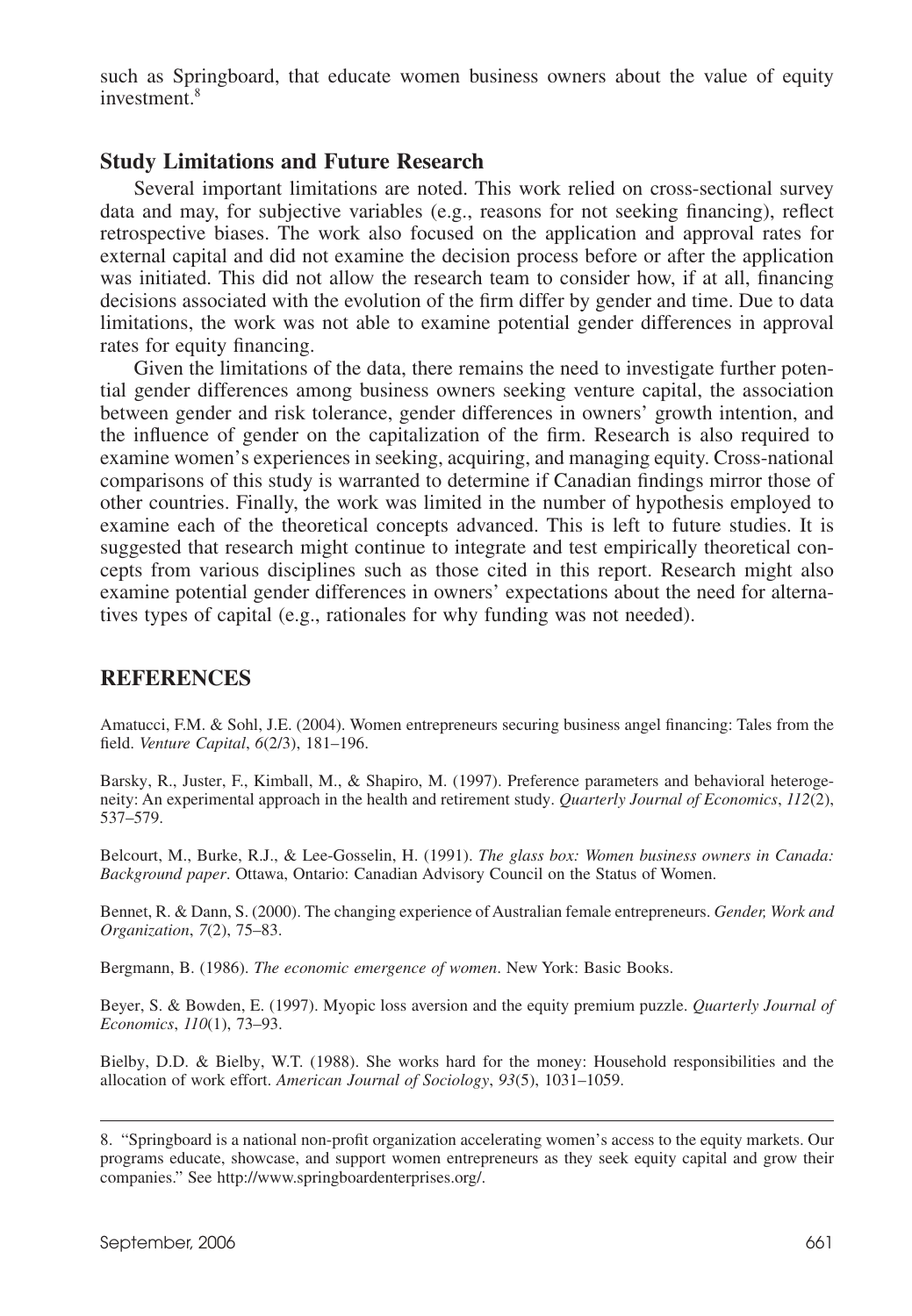Brenner, O.C., Tomkiewicz, J., & Schein, V. (1989). The relationship between sex-role stereotypes and requisite management characteristics revised. *Academy of Management Journal*, *32*(3), 662–669.

Brush, C., Carter, N., Gatewood, E., Greene, P., & Hart, M. (2001). *The Diana Project. Women business owners and equity capital: The myths dispelled*. Kauffman Centre for Entrepreneurial Leadership. Available at [http://www.kauffman.org/pdf/diana\\_project.pdf,](http://www.kauffman.org/pdf/diana_project.pdf) accessed 12 March 2005.

Brush, C., Carter, N., Greene, P., Hart, M., & Gatewood, E. (2000). Women and equity capital: An exploration of factors affecting capital access. *Frontiers in Entrepreneurship, Proceedings from the 12th Annual Entrepreneurship Research Conference*, Arthur M. Blank Center for Entrepreneurship, Babson College, Massachusetts 02457-0310. Available at [http://www.babson.edu/entrep/fer/TOC/TOC.html,](http://www.babson.edu/entrep/fer/TOC/TOC.html) accessed 15 March 2005.

Brush, C., Carter, N., Greene, P., Hart, M., & Gatewood, E. (2002). The role of social capital and gender in linking financial suppliers and entrepreneurial firms: A framework for future research. *Venture Capital*, *4*(4), 305–323.

Buttner, H. (2001). Examining female entrepreneurs' management style: An application of a relational frame. *Journal of Business Ethics*, *29*, 253–269.

Buttner, E.H. & Rosen, B. (1988). Bank loan officers' perceptions of the characteristics of men, women, and successful entrepreneurs. *Journal of Business Venturing*, *3*(3), 249–258.

Buttner, E.H. & Rosen, B. (1989). Funding new business ventures: Are decision makers biased against women entrepreneurs? *Journal of Business Venturing*, *4*(4), 249–261.

Buttner, E.H. & Rosen, B. (1992). Rejection in the loan application process: Male and female entrepreneurs' perceptions and subsequent intentions. *Journal of Small Business Management*, *30*(1), 58–65.

Bygrave, W.D., Hay, M., Ng, E., & Reynolds, P. (2002). A study of informal investing in 29 nations composing the Global Entrepreneurship Monitor. *Frontiers in Entrepreneurship Research*. Available at [http://www.babson.edu/entrep/fer/Babson2002/XII/XII\\_P1/P1/html/XII\\_p1.htm.](http://www.babson.edu/entrep/fer/Babson2002/XII/XII_P1/P1/html/XII_p1.htm)

Bygrave, W.D. & Timmons, J.A. (1992). *Venture capital at the crossroads*. Boston: Harvard Business School Press.

Campbell, K. (1988). *Entrepreneurial women: A survival guide*. Conference Proceedings from the Women in Management Conference, Mt. St. Vincent University, June.

Carrington, C. (2006). Small business financing profiles: Women entrepreneurs. *Journal of Small Business and Entrepreneurship*, *9*(2), 83–93.

Carter, N. (2002). The role of risk orientation on financing expectations in new venture creation: Does sex matter? *Frontiers of Entrepreneurship Research*. Babson-Kauffman Foundation. Available at [http://](http://www.babson.edu/entrep/fer/Babson2002/VI/VI_P2/P2/html/vi-p2.htm) [www.babson.edu/entrep/fer/Babson2002/VI/VI\\_P2/P2/html/vi-p2.htm,](http://www.babson.edu/entrep/fer/Babson2002/VI/VI_P2/P2/html/vi-p2.htm) accessed 15 March 2005.

Carter, N.M., Brush, C.G., Greene, P.G., Gatewood, E., & Hart M.M. (2003). Women entrepreneurs who break through to equity financing: The influence of human, social and financial capital. *Venture Capital*, *5*(1), 1–28.

Carter, S. & Rosa, P. (1998). The financing of male- and female-owned businesses. *Entrepreneurship and Regional Development*, *10*(3), 225–241.

Cavalluzzo, K.S. & Cavalluzzo, L.C. (1998). Market structure and discrimination: The case of small businesses. *Journal of Money, Credit & Banking*, *30*(4), 771–792.

Cavalluzzo, K.S., Cavalluzzo, L.C., & Wolken, J.D. (2002). Competition, small business financing, and discrimination: Evidence from a new survey. *Journal of Business*, *75*(4), 641–679.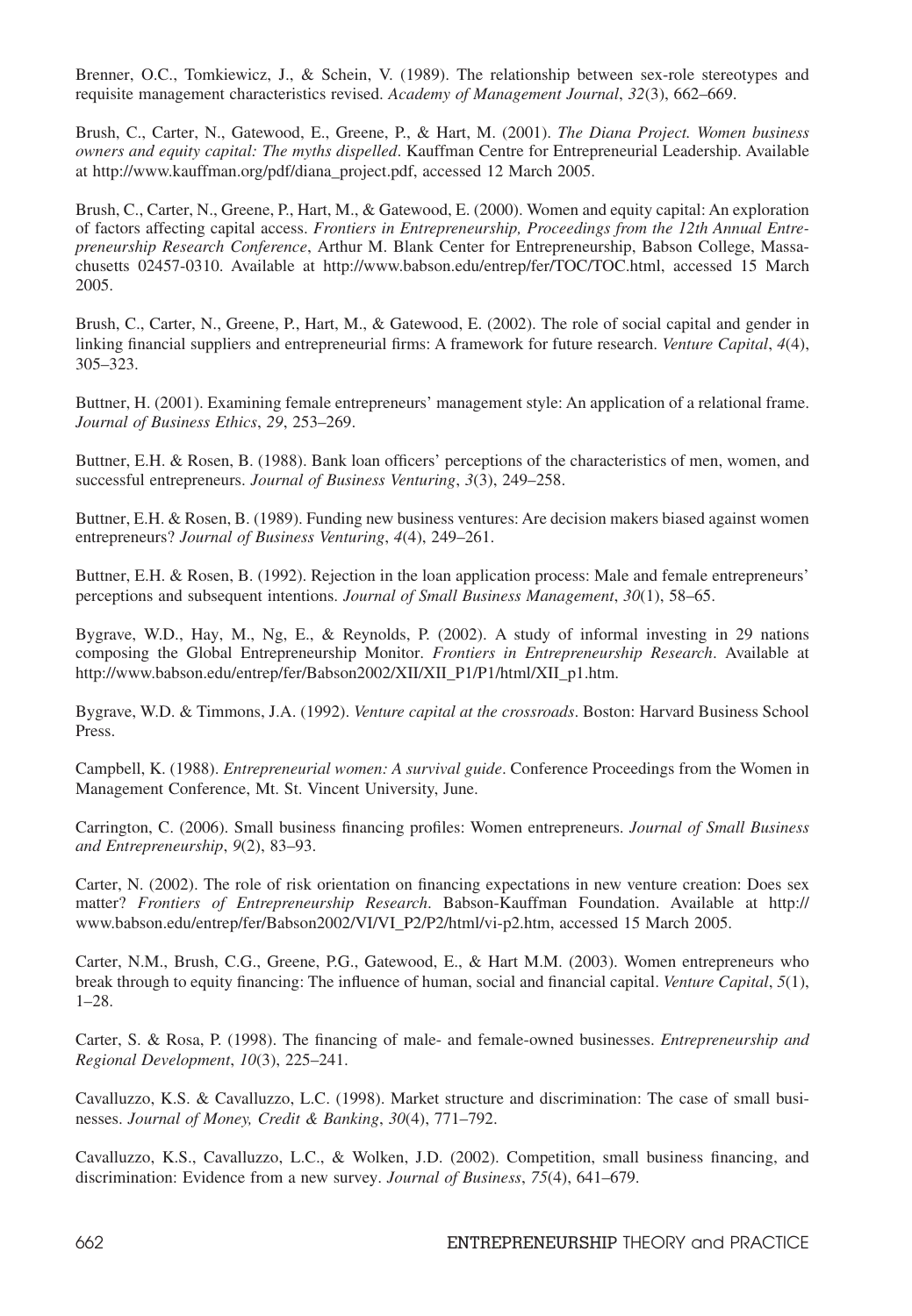Chaganti, R., DeCarolis, D., & Deeds, D. (1995). Predictors of capital structure in small ventures. *Entrepreneurship Theory and Practice*, *20*(2), 7–18.

Cliff, J. (1998). Does one size fit all? Exploring the relationship between attitudes towards growth, gender, and business size. *Journal of Business Venturing*, *13*(6), 523–542.

Coleman, S. (2000). Access to capital and terms of credit. *Journal of Small Business Management*, *38*(3), 37–52.

Coleman, S. (2002). Constraints faced by women small business owners: Evidence from the data. *Journal of Developmental Entrepreneurship*, *7*(2), 151–174.

Crowley, H. & Himmelweit, S., Eds. (1992). *Knowing Women. Feminism and knowledge*. London: Polity Press in association with Blackwell Publishers Ltd and The Open University.

Eagly, A. & Johnson, B. (1990). Gender and leadership style: A meta-analysis. *Psychological Bulletin, American Psychological Association*, *108*(2), 233–256.

Ely, R. (1995). The power in demography: Women's social constructions of gender identity at work. *Academy of Management Journal*, *38*(3), 589–634.

England, P. (1984). Wage appreciation and depreciation: A test of neoclassical economic explanations of occupational sex segregation. *Social Forces*, *62*(3), 726–800.

Fabowale, L., Orser, B., & Riding, A. (1995). Gender, structural factors, and credit terms between Canadian small businesses and financial institutions. *Entrepreneurship Theory and Practice*, *19*(4), 41–65.

Fielden, S.L., Davidson, M.J., Dawe, A.J., & Makin, P.J. (2003). Factors inhibiting the growth of female owned small businesses in North West England. *Journal of Small Business and Enterprise Development*, *10*(2), 152–166.

Fischer, E.M., Reuber, A.R., & Dyke, L.S. (1993). A theoretical overview and extension of research on sex, gender, and entrepreneurship. *Journal of Business Venturing*, *8*(2), 151–168.

Goffee, R. & Scase, R. (1983). Business ownership and women's subordination: A preliminary study of female proprietor. *Sociological Review*, *31*, 625–648.

Goffee, R. & Scase, R. (1985). *Women in Charge*. London: George Allen & Unwin.

Greene, P.G., Brush, C.G., Hart, M.M., & Saparito, P. (1999). Exploration of the venture capital industry: Is gender an issue? *Frontiers in Entreprepreneurship Research, Proceedings from the 12th Annual Entrepreneurship Research Conference*, Arthur M. Blank Center for Entrepreneurship, Babson College, Massachusetts 02457-0310. Available at [http://www.babson.edu/entrep/fer/TOC/TOC.html,](http://www.babson.edu/entrep/fer/TOC/TOC.html) accessed 15 March 2005.

Greene, P.G., Brush, C.G., Hart, M.M., & Saparito, P. (2001). Patterns of venture capital funding: Is gender a factor? *Venture Capital*, *3*(1), 63–83.

Haines, G.H., Jr., Orser, B.J., & Riding, A.L. (1999). Myths and realities: An empirical study of banks and the gender of small business clients. *Canadian Journal of Administrative Sciences*, *16*(4), 291–307.

Haynes, G.W. & Haynes, D.C. (1999). The debt structure of small businesses owned by women in 1987 and 1993. *Journal of Small Business Management*, *37*(2), 1–19.

Hisrich, R. & Brush, C. (1983). The women entrepreneur: Implications of family, educational and occupational experience. In J.A. Hornaday, J.A. Timmons, & K.H. Vesper (Eds.), *Frontiers of Entrepreneurship Research* (pp. 255–270). Boston: Babson College.

Humfreys, M. & McClung, J. (1981). Women entrepreneurs in Oklahoma. *Review of Regional Economics and Business*, *6*(2), 13–21.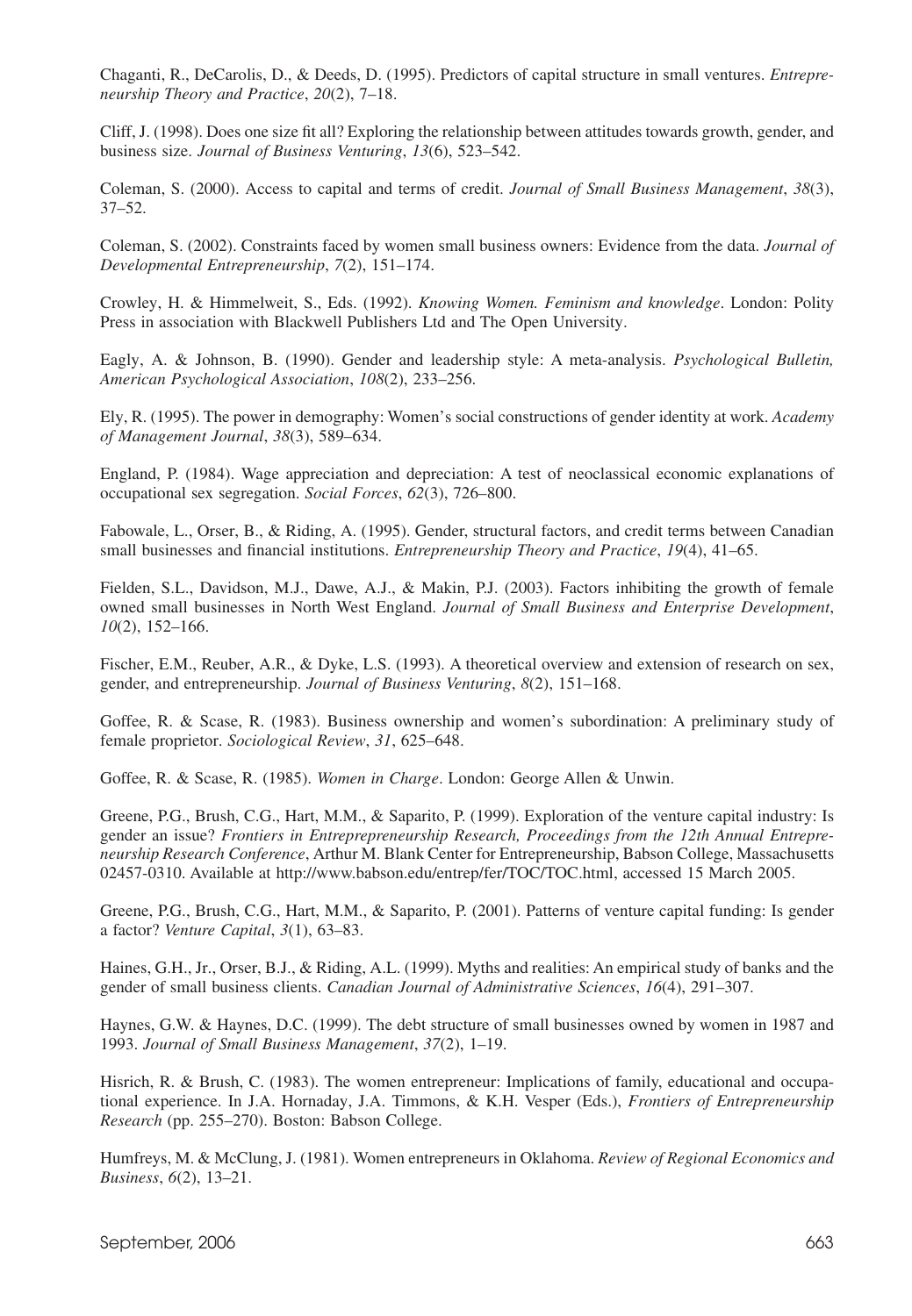Industry Canada. (2001). *Micro-Enterprises Survey, 2000. A Progress Report*, Small Business Policy Branch, Industry Canada, June 7, 2001. Available at [http://strategis.ic.gc.ca/epic/internet/insbrp-rppe.nsf/vwapj/](http://strategis.ic.gc.ca/epic/internet/insbrp-rppe.nsf/vwapj) micro-enterprise\_progress\_report\_eng.pdf/\$FILE/micro-enterprise\_progress\_report\_eng.pdf, accessed 15 March 2005.

Industry Canada. (2005). *Summary report from sustaining the momentum. An economic forum on women entrepreneurs*. Ottawa, Canada: Sprott School of Business and Industry Canada.

Kon, Y. & Storey, D.J. (2003). A theory of discouraged borrowers. *Small Business Economics*, *21*(1), 37– 49.

Lavoie, D. (1984). A new era for female entrepreneurship in the 80's. *Journal of Small Business Canada*, *20*(3), 34–43.

Lobel, S.A. (1991). Allocation of Investment in work and family roles: Alternative theories and implications for research. *Academy of Management Review*, *16*(3), 507–521.

Mason, C. & Harrison, R. (2005). *Women business angels in the United Kingdom: An exploratory study*. Paper presented at the 2005 Babson-Kauffman Entrepreneurship Research Conference, Babson College, June 9–11, 2005.

Menzies, T.V., Diochon, M., & Gasse, Y. (2004). Examining venture-related myths concerning women entrepreneurs. *Journal of Developmental Entrepreneurship*, *9*(2), 89–107.

National Women's Business Council. (2004) *Best practices in supporting women's entrepreneurship in the United States: A compendium of public and private sector organizations and initiatives*. Washington, DC. Available at [http://www.nwbc.gov/documents/Best=Practices-Final-Report.pdf,](http://www.nwbc.gov/documents/Best=Practices-Final-Report.pdf) accessed 15 March 2005.

Odean, T. & Barber, B. (2001). "Boys will be boys: Gender, overconfidence, and common stock investment," with Brad Barber. *Quarterly Journal of Economics*, *116*(1), 261–292.

Orser, B. (2000). *Creating high-performance organizations. Leveraging women's leadership*. Ottawa, Canada: The Conference Board of Canada.

Orser, B., Fischer, E., Hooper, S., Reuber, R., & Riding, A. (1999). *Beyond borders. Canadian businesswomen in international trade*. Ottawa, Canada: Department of Foreign Affairs and International Trade.

Orser, B. & Hogarth-Scott, S. (2003). Opting for growth: Gender dimensions of choosing enterprise development. *Canadian Journal of Administrative Sciences*, *19*(3), 284–300.

Peitchinis, S. (1989). *Women at work*. Toronto, Canada: McClelland and Stewart Publishing.

Prime Minister's Task Force on Women Entrepreneurs, Report and Recommendations. (2003). *Ottawa: The Honourable Sarmite Bulte, Senator Catherine Callbeck, Senator Ross Fitzpatrick, the Honourable Claude Duplain, The Honourable Karen Redman and Adrina Lever*, Ottawa, March.

Riding, A. & Swift, C. (1990). Women business owners and terms of credit: Some empirical findings of the Canadian experience. *Journal of Business Venturing*, *5*(5), 327–340.

Rogoff, E., Lee, M.S., & Suh, D. (2004). "Who done it" attributions by entrepreneurs and experts of the factors that cause and impede small business success. *Journal of Small Business Management*, *42*(4), 364–376.

Stan, M. (2005). *Cognitive Psychology, Behavioural Finance and the Investment Process: A Literature Review*. PhD Comprehensive Examination, Sprott School of Business, Carleton University, March.

Statistics Canada. (2005). Earnings of temporary versus permanent employees. *The Daily*, January 26, 2005. Available at [http://www.statcan.ca/Daily/English/050106/d050106.pdf,](http://www.statcan.ca/Daily/English/050106/d050106.pdf) accessed 15 March 2005.